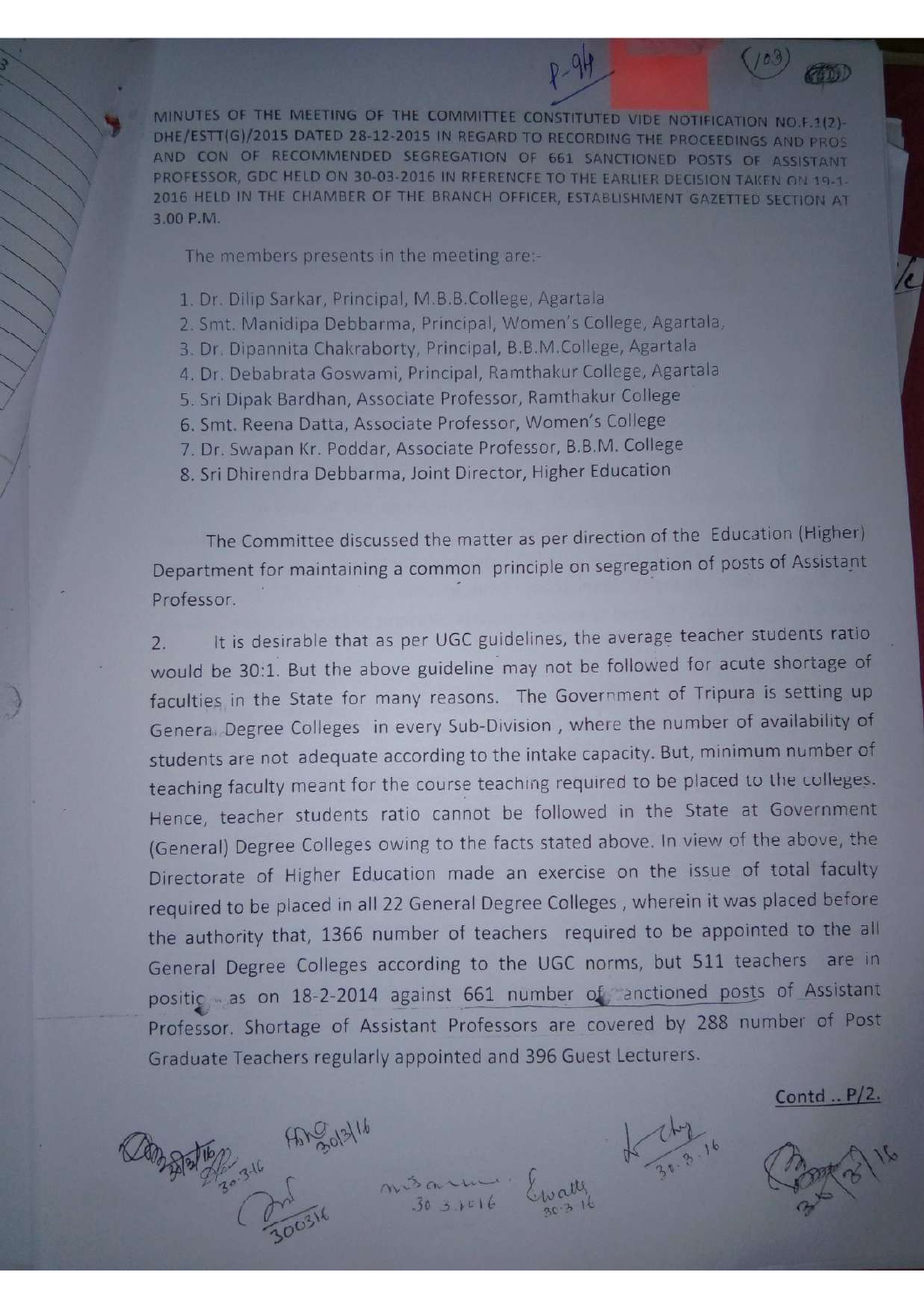In view of the sanctioned strength of Assistant Professors in colleges  $A \rightarrow 3$ segregation of the existing 661 posts of Assistant Professors as stated above are made on following, principle :-

> At least 2(two) regular Assistant Professors uniformly be provided for  $\overline{u}$ Arts subjects, 3(three) faculties for Science subjects , which has practical classes and 4 (four) faculties for Commerce ( having 18(eighteen) variety of subjects teaching) for meeting up minimum requirement.

 $-12 - 1$ 

 $19^{9}$  (102) 00

- $(ii)$ It was taken into consideration that the existing man in position of the particular subject working in 22 General Degree colleges be accommodated in the proposed segregation process.
- The pending proposal of the department for opening of new course  $(iii)$ teaching in some selected colleges in addition to existing course teaching may also be taken into consideration.

In view of the above perspective, the committee re-consider its earlier  $\Delta$ . decision dated 19-1-2016 for segregation/distribution of 661 (six hundred sixty one) sanctioned posts of Assistant Professor, Govt. (General) Degree Colleges in 31(i.e. clubbing IT & CSE as one branch) disciplines/ branches and recast the recommendation on the principle as stated above at Para - 3, which are as follows

| SI.No.         | Name of the<br>dis line/subjects<br><b>CASHER</b> | The number of<br>colleges where<br>course teaching are<br>available. | Multiplied with<br>number of faculty to<br>be provided un<br>above principle. | Number of sanctioned<br>posts to be earmarked   |
|----------------|---------------------------------------------------|----------------------------------------------------------------------|-------------------------------------------------------------------------------|-------------------------------------------------|
| 1              | 2                                                 | 3                                                                    | 4                                                                             | 5                                               |
| ı              | Bengali                                           | 22                                                                   |                                                                               | 44                                              |
| $\overline{z}$ | English                                           | 22                                                                   |                                                                               | 44                                              |
| ٩              | History                                           | 22                                                                   | 2                                                                             | 44                                              |
| $\overline{a}$ | Education                                         | 22                                                                   |                                                                               | 44                                              |
| 5              | <b>Political Science</b>                          | 22                                                                   |                                                                               | 44                                              |
| $\sqrt{6}$     | Sanskrit                                          | 13                                                                   |                                                                               | 26                                              |
|                | Economics                                         | 12                                                                   |                                                                               | 24                                              |
|                | Geography                                         | O <sub>5</sub>                                                       |                                                                               | 15                                              |
| 8              | Ph losophy                                        | 20                                                                   |                                                                               | 40                                              |
| 9              |                                                   | 02                                                                   | 包                                                                             | 06                                              |
| 10<br>11       | <b>Q</b> nology<br>Sociology                      | 03<br><b>College</b>                                                 |                                                                               | 08(due to accommodating<br>existing facilities. |
| 12             | Hindi:                                            | 05                                                                   | 2                                                                             | 10<br>$I$ <sub>c</sub> $I$ $I$ $I$ $I$ $I$      |

 $603.1016$ 

THE BOOKING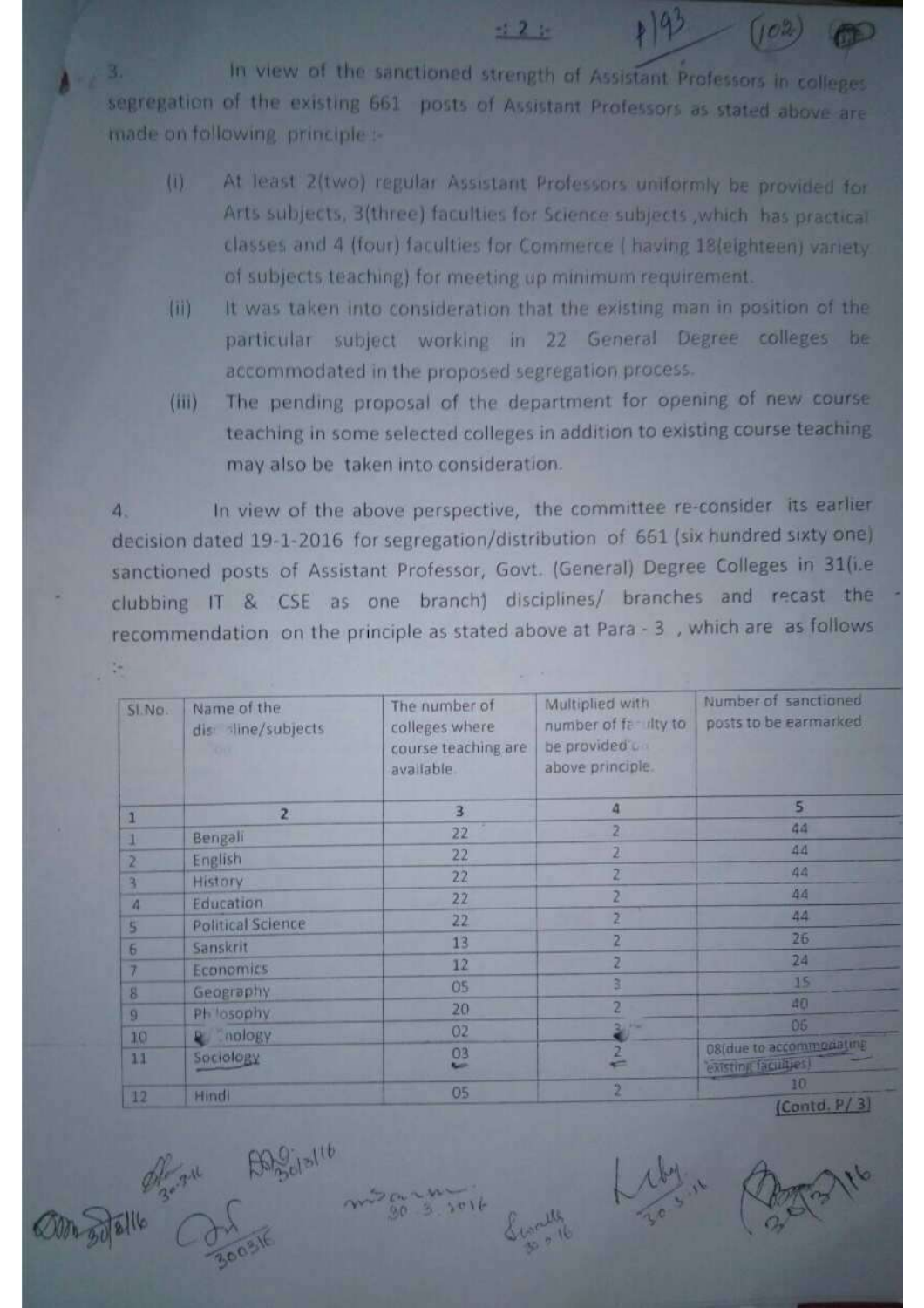| $\vert 1 \vert$ | $\overline{2}$            | $\vert$ 3                                                               |                                    |                                                     |
|-----------------|---------------------------|-------------------------------------------------------------------------|------------------------------------|-----------------------------------------------------|
| 13              | Physics                   | 12                                                                      | $\vert$                            | 5                                                   |
| 14              | Chemistry                 | 12                                                                      | в                                  | 36                                                  |
|                 |                           |                                                                         | 3                                  | 36                                                  |
| 15              | <b>Mathematics</b>        | 12                                                                      | 3                                  | 36                                                  |
| 16              | <b>Statistics</b>         | 02                                                                      | 3                                  | 06                                                  |
| 17              | Human Physiology          | 10                                                                      | 3                                  | 30                                                  |
| 18              | Zoology                   | 10                                                                      | 3                                  | 30                                                  |
| 19              | Botany                    | 10                                                                      | 3.                                 | 30 <sub>1</sub>                                     |
| 20              | IT & CSE                  | 22                                                                      | $\mathbf{1}$                       | 25 (due to accommodating the<br>existing faculties) |
| 21              | Music                     | 02                                                                      | 1(due to poor student<br>strength) | 02                                                  |
| 22              | Commerce                  | 08                                                                      | $\sqrt{4}$                         | 32                                                  |
| 23              | <b>Physical Education</b> | 11                                                                      | $\overline{2}$                     | 22                                                  |
| 24              | <b>Defence Studies</b>    | 01                                                                      | $\overline{2}$                     | 02                                                  |
| 25              | Pali                      | 01                                                                      | $\overline{2}$                     | 02                                                  |
| 26              | ETCE                      | Proposed for opening<br>new course B.Sc<br>Electronics in 1<br>college. | 3                                  | 03                                                  |
| 27              | Env. Science              | 06                                                                      | $\overline{2}$                     | 12                                                  |
| 28              | ×<br><b>Bio-Chemistry</b> | 01 (Proposal for<br>opening new courses).                               | ×<br>$\overline{2}$                | Ξ<br>02                                             |
| 29              | Micro Biology             | 01 (Proposal for<br>opening new courses).                               | $\overline{2}$                     | 0 <sub>2</sub>                                      |
| 30              | <b>Bio Technology</b>     | 01 (Proposal for<br>opening new courses).                               | $\overline{2}$                     | 02                                                  |
| 31              | Arabic                    | 01 (Proposal for<br>opening new cou s).                                 | $\overline{2}$                     | 02                                                  |
|                 |                           | <b>GRAND TOTAL</b>                                                      |                                    | 661                                                 |

 $-2.3$ 

 $192$ 

The aforesaid recommendation of the committee is provisional one, which 5. shall come into force subject to approval of the competent authority of the Department.

 $\begin{array}{ccc} & \text{and} & \text{if} & \text{if} & \text{if} & \text{if} & \text{if} & \text{if} & \text{if} & \text{if} & \text{if} & \text{if} & \text{if} & \text{if} & \text{if} & \text{if} & \text{if} & \text{if} & \text{if} & \text{if} & \text{if} & \text{if} & \text{if} & \text{if} & \text{if} & \text{if} & \text{if} & \text{if} & \text{if} & \text{if} & \text{if} & \text{if} & \text{if} & \text{if} & \text{if} & \text{if} & \text$  $W^{30/3}$ Member Member Member Member frants 316  $16$ (Dr.S. K. Podda 20316 (Smt. R.Datta) (Sri D. Debbarma) Momber - Member Member (Dr. b. Sarkar) (Chairman)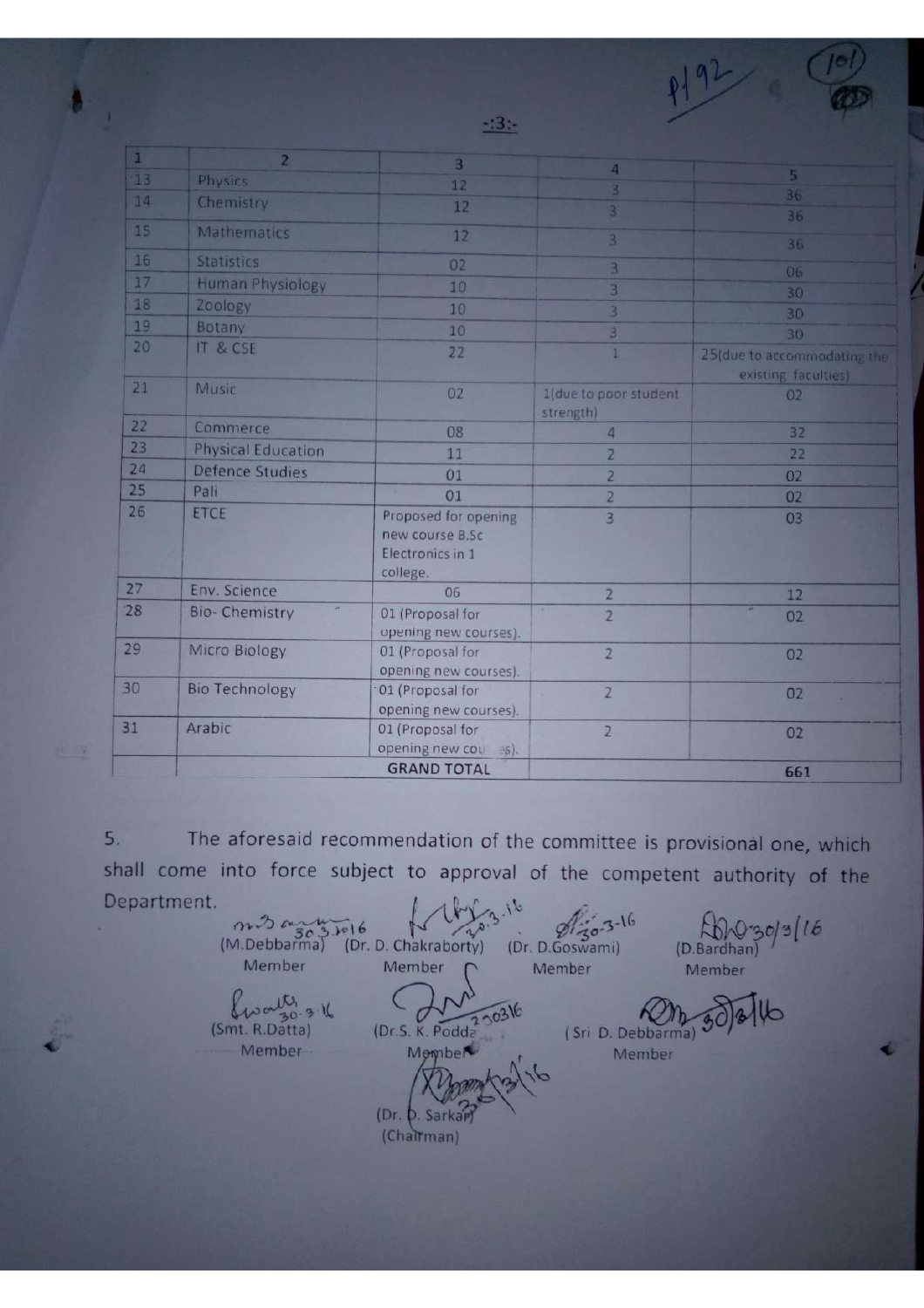Annexure – A

|                         | Directorate of Higher Education, Government of Tripura |                                      |                          |                        |                    |                                  |                          |                          |                    |                                  |                          |                                        |                    |                                  |
|-------------------------|--------------------------------------------------------|--------------------------------------|--------------------------|------------------------|--------------------|----------------------------------|--------------------------|--------------------------|--------------------|----------------------------------|--------------------------|----------------------------------------|--------------------|----------------------------------|
|                         |                                                        |                                      |                          | <b>MBBC</b> , Agartala |                    |                                  |                          | <b>BBMC</b> , Agartala   |                    |                                  |                          | Women's, Agartala                      |                    |                                  |
| SI.<br>No.              | Name of Subject<br>Bengali                             | State level FSR<br>as per sanctioned | <b>Students</b><br>Total | AP & above<br>& PGT in | Sanctioned<br>Post | FSR as per<br>men in<br>nasitian | <b>Students</b><br>Total | $AP$ & above<br>& PGT in | Sanctioned<br>Post | FSR as per<br>men in<br>macitiar | <b>Students</b><br>Total | $\overline{AP}$ & above<br>$\&$ PGT in | Sanctioned<br>Post | FSR as per<br>position<br>men in |
| 1                       |                                                        | 293                                  | 536                      | 3                      | $\overline{c}$     | 179                              | 912                      | $\overline{3}$           | 3                  | 304                              | 1294                     | $\overline{4}$                         | $\overline{4}$     | 324                              |
| $\overline{2}$          | English                                                | 84                                   | 414                      | 3                      | $\mathfrak{Z}$     | 138                              | 265                      | $\mathbf{1}$             | $\overline{c}$     | 265                              | 665                      | $\mathfrak{2}$                         | 5                  | 333                              |
| 3                       | <b>Education</b>                                       | 220                                  | 605                      | $\overline{4}$         | $\overline{c}$     | 151                              | 923                      | 5                        | 3                  | 185                              | 1965                     | 6                                      | $\tau$             | 328                              |
| $\overline{\mathbf{4}}$ | <b>History</b>                                         | 261                                  | 556                      | $\overline{4}$         | $\overline{2}$     | 139                              | 870                      | 4                        | $\sqrt{2}$         | 218                              | 2387                     | 4                                      | $\tau$             | 597                              |
| 5                       | <b>Political. Science</b>                              | 303                                  | 822                      | 5                      | $\overline{c}$     | 164                              | 1341                     | 3                        | $\overline{4}$     | 447                              | 2356                     | 4                                      | $\tau$             | 589                              |
| 6                       | Philosophy                                             | 33                                   | 141                      | $\mathfrak{Z}$         | 3                  | 47                               | 89                       | $\mathfrak{2}$           | $\boldsymbol{2}$   | 45                               | 224                      | $\overline{4}$                         | 5                  | 56                               |
| 7                       | Sanskrit                                               | 121                                  | 67                       | 2                      | $\mathbf{1}$       | 34                               | 35                       | $\overline{c}$           | $\mathbf{1}$       | 18                               | 75                       | 1                                      | $\mathbf{1}$       | 75                               |
| 8                       | <b>Economics</b>                                       | 29                                   | 46                       | 3                      | $\mathbf{1}$       | 15                               | 38                       | $\overline{2}$           | 1                  | 19                               | 93                       | 3                                      | $\overline{2}$     | 31                               |
| 9                       | Geography                                              | 26                                   | 162                      | 5                      | 6                  | 32                               | $\boldsymbol{0}$         | $\overline{0}$           | $\boldsymbol{0}$   | $\boldsymbol{0}$                 | 206                      | 3                                      | $\tau$             | 69                               |
| 10                      | Hindi                                                  | 16                                   | 55                       | $\overline{2}$         | $\mathfrak{Z}$     | 28                               | 21                       | $\overline{c}$           | 1                  | 11                               | 66                       | 3                                      | $\overline{4}$     | 22                               |
| 11                      | Sociology                                              | 67                                   | 314                      | $\overline{4}$         | 5                  | 79                               | $\boldsymbol{0}$         | $\overline{0}$           | $\boldsymbol{0}$   | $\boldsymbol{0}$                 | 151                      | $\overline{\mathbf{4}}$                | $\overline{c}$     | 38                               |
| 12                      | Psychology                                             | 44                                   | 218                      | $\mathfrak{Z}$         | $\overline{4}$     | 73                               | $\boldsymbol{0}$         | $\overline{0}$           | $\boldsymbol{0}$   | $\mathbf{0}$                     | $\mathbf{0}$             | $\mathbf{0}$                           | $\overline{0}$     | $\boldsymbol{0}$                 |
| 13                      | <b>Statistics</b>                                      | 28                                   | 166                      | $\mathfrak{Z}$         | 3                  | 55                               | $\boldsymbol{0}$         | $\overline{0}$           | $\boldsymbol{0}$   | $\boldsymbol{0}$                 | $\mathbf{0}$             | $\boldsymbol{0}$                       | $\overline{0}$     | $\boldsymbol{0}$                 |
| 14                      | <b>Physical Education</b>                              | 48                                   | 105                      | -1                     |                    | 105                              | $\boldsymbol{0}$         | $\theta$                 | $\boldsymbol{0}$   | $\mathbf{0}$                     | 116                      | -1                                     | $\mathbf{1}$       | 116                              |
| 15                      | <b>Defence Study</b>                                   | 6                                    | $\mathbf{0}$             | $\boldsymbol{0}$       | $\boldsymbol{0}$   | $\boldsymbol{0}$                 | 18                       | 3                        | $\mathfrak{Z}$     | 6                                | $\boldsymbol{0}$         | $\boldsymbol{0}$                       | $\boldsymbol{0}$   | $\boldsymbol{0}$                 |
| 16                      | Pali                                                   | 369                                  | $\boldsymbol{0}$         | $\mathbf{0}$           | $\boldsymbol{0}$   | $\overline{0}$                   | $\boldsymbol{0}$         | $\overline{0}$           | $\boldsymbol{0}$   | $\boldsymbol{0}$                 | $\boldsymbol{0}$         | $\boldsymbol{0}$                       | $\boldsymbol{0}$   | $\boldsymbol{0}$                 |
| 17                      | Music                                                  | 44                                   | $\boldsymbol{0}$         | $\mathbf{0}$           | $\boldsymbol{0}$   | $\overline{0}$                   | 34                       | $\mathbf{1}$             | 1                  | 34                               | 54                       | 1                                      | $\mathbf{1}$       | 54                               |
| 18                      | Electronics &                                          | $\mathbf{0}$                         | $\boldsymbol{0}$         | $\boldsymbol{0}$       | $\boldsymbol{0}$   | $\overline{0}$                   | $\boldsymbol{0}$         | $\boldsymbol{0}$         | $\boldsymbol{0}$   | $\boldsymbol{0}$                 | $\mathbf{0}$             | $\boldsymbol{0}$                       | $\overline{0}$     | $\mathbf{0}$                     |
| 19                      | Information<br><b>Technology</b>                       | $\mathbf{0}$                         | $\overline{0}$           | $\mathbf{0}$           | $\overline{0}$     | $\Omega$                         | $\boldsymbol{0}$         | 1                        | $\mathbf{0}$       | $\mathbf{0}$                     | $\mathbf{0}$             | $\mathbf{1}$                           | $\overline{0}$     | $\boldsymbol{0}$                 |
| 20                      | <b>Computer Science</b>                                | $\mathbf{0}$                         | $\overline{0}$           | 1                      | $\overline{0}$     | $\boldsymbol{0}$                 | $\mathbf{0}$             | $\overline{0}$           | $\boldsymbol{0}$   | $\boldsymbol{0}$                 | $\boldsymbol{0}$         | 1                                      | $\mathbf{0}$       | $\boldsymbol{0}$                 |
| 21                      | Commerce                                               | 42                                   | 497                      | 5                      | 9                  | 99                               | 330                      | $\overline{4}$           | 6                  | 83                               | $\overline{0}$           | $\mathbf{0}$                           | $\mathbf{0}$       | $\overline{0}$                   |
| 22                      | <b>Physics</b>                                         | 59                                   | 391                      | $\overline{4}$         | $\sqrt{5}$         | 98                               | 135                      | 3                        | $\overline{c}$     | 45                               | 292                      | $\overline{4}$                         | $\mathfrak{Z}$     | 73                               |
| 23                      | Chemistry                                              | 61                                   | 350                      | 3                      | 5                  | 117                              | 130                      | 5                        | $\overline{c}$     | 26                               | 289                      | 3                                      | $\overline{4}$     | 96                               |
| 24                      | <b>Mathematics</b>                                     | 60                                   | 537                      | $\mathfrak{2}$         | 5                  | 269                              | 180                      | $\mathfrak{2}$           | $\boldsymbol{2}$   | 90                               | 294                      | $\overline{c}$                         | $\overline{3}$     | 147                              |
| 25                      | Zoology                                                | 76                                   | 519                      | $\overline{c}$         | $\overline{4}$     | 260                              | $\boldsymbol{0}$         | $\boldsymbol{0}$         | $\boldsymbol{0}$   | $\boldsymbol{0}$                 | 354                      | 3                                      | 3                  | 118                              |
| 26                      | <b>Botany</b>                                          | 64                                   | 417                      | $\mathfrak{Z}$         | $\overline{4}$     | 139                              | $\overline{0}$           | $\mathbf{0}$             | $\boldsymbol{0}$   | $\boldsymbol{0}$                 | 297                      | 5                                      | $\mathfrak{Z}$     | 59                               |
| 27                      | <b>Human Physiology</b>                                | 78                                   | 508                      | 2                      | $\mathbf{3}$       | 254                              | $\overline{0}$           | $\mathbf{0}$             | $\boldsymbol{0}$   | $\boldsymbol{0}$                 | 331                      | $\boldsymbol{2}$                       | $\overline{c}$     | 166                              |
| 28                      | <b>EVS</b>                                             | 20                                   | 130                      | 1                      | $\overline{4}$     | 130                              | $\overline{0}$           | 1                        | $\boldsymbol{0}$   | $\boldsymbol{0}$                 | 66                       | 1                                      | $\overline{2}$     | 66                               |
| 29                      | <b>Bio-Chemistry</b>                                   | $\overline{0}$                       | $\mathbf{0}$             | $\mathbf{0}$           | $\overline{0}$     | $\overline{0}$                   | $\boldsymbol{0}$         | $\overline{0}$           | $\boldsymbol{0}$   | $\boldsymbol{0}$                 | $\mathbf{0}$             | $\mathbf{0}$                           | $\overline{0}$     | $\mathbf{0}$                     |
| 30                      | KokBorok                                               | $\mathbf{0}$                         | 315                      | $\mathbf{0}$           | $\mathbf{0}$       | ${\rm MIS}$                      | 478                      | $\mathbf{0}$             | $\boldsymbol{0}$   | <b>MIS</b>                       | 898                      | $\mathbf{0}$                           | $\mathbf{0}$       | <b>MIS</b>                       |
| 31                      | Arabic                                                 | $\mathbf{0}$                         | $\boldsymbol{0}$         | $\mathbf{0}$           | $\boldsymbol{0}$   | $\overline{0}$                   | $\boldsymbol{0}$         | $\mathbf{0}$             | $\boldsymbol{0}$   | $\boldsymbol{0}$                 | $\mathbf{0}$             | $\mathbf{0}$                           | $\overline{0}$     | $\mathbf{0}$                     |
| 32                      | <b>Micro-Biology</b>                                   | $\mathbf{0}$                         | $\mathbf{0}$             | $\boldsymbol{0}$       | $\boldsymbol{0}$   | $\overline{0}$                   | $\boldsymbol{0}$         | $\mathbf{0}$             | $\boldsymbol{0}$   | $\boldsymbol{0}$                 | $\overline{0}$           | $\boldsymbol{0}$                       | $\overline{0}$     | $\overline{0}$                   |
| 33                      | <b>Bio-Technology</b>                                  | $\boldsymbol{0}$                     | $\boldsymbol{0}$         | $\mathbf{0}$           | $\overline{0}$     | $\overline{0}$                   | $\boldsymbol{0}$         | $\mathbf{0}$             | $\boldsymbol{0}$   | $\boldsymbol{0}$                 | $\boldsymbol{0}$         | $\boldsymbol{0}$                       | $\overline{0}$     | $\overline{0}$                   |
|                         | <b>Total</b>                                           |                                      | 7871                     | 68                     | $77\,$             |                                  | 5799                     | 44                       |                    |                                  | 12473                    | 62                                     |                    | 3355                             |

Sanctioned posts of Teachers in different Government General Degree Colleges under the Directorate of Higher Education, Government of Tripura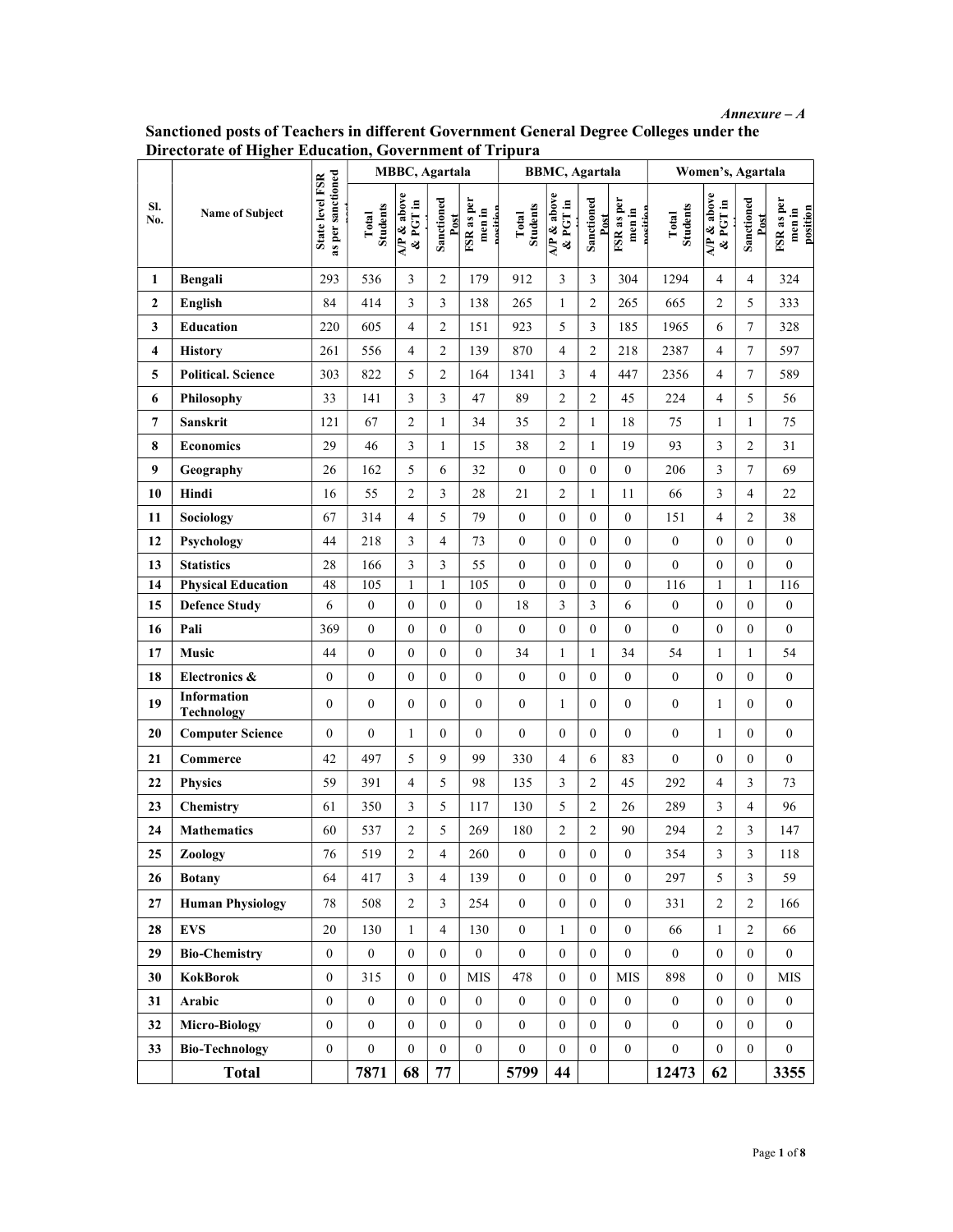|                         |                                  |                                  | RTC, Agartala            |                          | GDC, Khumulwng     |                                  |                          |                                   | SVM, Mohanpur      |                                  |                          |                        |                    |                                  |
|-------------------------|----------------------------------|----------------------------------|--------------------------|--------------------------|--------------------|----------------------------------|--------------------------|-----------------------------------|--------------------|----------------------------------|--------------------------|------------------------|--------------------|----------------------------------|
| SI.<br>No.              | Name of Subject                  | <b>State level FSR</b><br>as per | <b>Students</b><br>Total | above &<br><b>PGT</b> in | Sanctioned<br>Post | FSR as per<br>position<br>men in | <b>Students</b><br>Total | above &<br>PGTin<br>$\frac{1}{2}$ | Sanctioned<br>Post | FSR as per<br>men in<br>masitian | <b>Students</b><br>Total | above &<br>PGT in<br>ŧ | Sanctioned<br>Post | FSR as per<br>position<br>men in |
| 1                       | Bengali                          | 293                              | 1783                     | $\overline{2}$           | 6                  | 892                              | 234                      | 3                                 | $\mathbf{1}$       | 78                               | 552                      | 3                      | $\sqrt{2}$         | 184                              |
| $\mathbf{2}$            | English                          | 84                               | 411                      | $\overline{2}$           | $\mathfrak{Z}$     | 206                              | 158                      | 3                                 | $\mathbf{1}$       | 53                               | 36                       | $\overline{2}$         | $\mathbf{1}$       | 18                               |
| $\mathbf{3}$            | Education                        | 220                              | 1436                     | 1                        | 5                  | 1436                             | 281                      | 3                                 | $\mathbf{1}$       | 94                               | 565                      | $\overline{3}$         | $\overline{c}$     | 188                              |
| $\overline{\mathbf{4}}$ | <b>History</b>                   | 261                              | 1686                     | $\mathbf{1}$             | 5                  | 1686                             | 880                      | 4                                 | $\mathfrak{Z}$     | 220                              | 774                      | $\mathfrak{Z}$         | $\overline{c}$     | 258                              |
| 5                       | <b>Political. Science</b>        | 303                              | 2660                     | $\sqrt{2}$               | $8\,$              | 1330                             | 1073                     | 5                                 | $\mathfrak{Z}$     | 215                              | 941                      | 3                      | $\mathfrak{Z}$     | 314                              |
| 6                       | Philosophy                       | 33                               | 71                       | $\overline{2}$           | $\overline{c}$     | 36                               | 102                      | $\overline{c}$                    | $\overline{c}$     | 51                               | $\boldsymbol{0}$         | $\boldsymbol{0}$       | $\boldsymbol{0}$   | $\boldsymbol{0}$                 |
| $\overline{7}$          | Sanskrit                         | 121                              | 74                       | 1                        | 1                  | 74                               | $\boldsymbol{0}$         | $\boldsymbol{0}$                  | $\boldsymbol{0}$   | $\boldsymbol{0}$                 | $\boldsymbol{0}$         | $\boldsymbol{0}$       | $\boldsymbol{0}$   | $\boldsymbol{0}$                 |
| 8                       | <b>Economics</b>                 | 29                               | 239                      | $\mathbf{1}$             | 6                  | 239                              | $\boldsymbol{0}$         | $\mathbf{0}$                      | $\mathbf{0}$       | $\boldsymbol{0}$                 | $\boldsymbol{0}$         | $\mathbf{0}$           | $\boldsymbol{0}$   | $\boldsymbol{0}$                 |
| 9                       | Geography                        | 26                               | $\boldsymbol{0}$         | $\mathbf{0}$             | $\boldsymbol{0}$   | $\boldsymbol{0}$                 | $\boldsymbol{0}$         | $\mathbf{0}$                      | $\boldsymbol{0}$   | $\boldsymbol{0}$                 | $\boldsymbol{0}$         | $\mathbf{0}$           | $\boldsymbol{0}$   | $\boldsymbol{0}$                 |
| 10                      | Hindi                            | 16                               | 11                       | $\overline{2}$           | 1                  | 6                                | 21                       | $\overline{c}$                    | $\mathbf{1}$       | 11                               | $\boldsymbol{0}$         | $\mathbf{0}$           | $\boldsymbol{0}$   | $\overline{0}$                   |
| 11                      | Sociology                        | 67                               | $\boldsymbol{0}$         | $\mathbf{0}$             | $\overline{0}$     | $\overline{0}$                   | $\boldsymbol{0}$         | $\overline{0}$                    | $\bf{0}$           | $\boldsymbol{0}$                 | $\boldsymbol{0}$         | $\mathbf{0}$           | $\boldsymbol{0}$   | $\boldsymbol{0}$                 |
| 12                      | Psychology                       | 44                               | $\boldsymbol{0}$         | $\mathbf{0}$             | $\boldsymbol{0}$   | $\boldsymbol{0}$                 | $\boldsymbol{0}$         | $\mathbf{0}$                      | $\mathbf{0}$       | $\boldsymbol{0}$                 | $\boldsymbol{0}$         | $\mathbf{0}$           | $\boldsymbol{0}$   | $\boldsymbol{0}$                 |
| 13                      | <b>Statistics</b>                | 28                               | $\boldsymbol{0}$         | $\mathbf{0}$             | $\boldsymbol{0}$   | $\boldsymbol{0}$                 | $\boldsymbol{0}$         | $\mathbf{0}$                      | $\boldsymbol{0}$   | $\boldsymbol{0}$                 | $\boldsymbol{0}$         | $\mathbf{0}$           | $\boldsymbol{0}$   | $\boldsymbol{0}$                 |
| 14                      | <b>Physical Education</b>        | 48                               | 196                      | -1                       | 2                  | 196                              | $\mathbf{0}$             | $\mathbf{0}$                      | $\mathbf{0}$       | $\boldsymbol{0}$                 | $\boldsymbol{0}$         | $\mathbf{0}$           | $\boldsymbol{0}$   | $\boldsymbol{0}$                 |
| 15                      | <b>Defence Study</b>             | 6                                | $\overline{0}$           | $\mathbf{0}$             | $\boldsymbol{0}$   | $\boldsymbol{0}$                 | $\boldsymbol{0}$         | $\boldsymbol{0}$                  | $\boldsymbol{0}$   | $\boldsymbol{0}$                 | $\mathbf{0}$             | $\boldsymbol{0}$       | $\boldsymbol{0}$   | $\boldsymbol{0}$                 |
| 16                      | Pali                             | 369                              | 1107                     | $\sqrt{2}$               | $\overline{c}$     | 554                              | $\boldsymbol{0}$         | $\boldsymbol{0}$                  | $\boldsymbol{0}$   | $\mathbf{0}$                     | $\boldsymbol{0}$         | $\boldsymbol{0}$       | $\boldsymbol{0}$   | $\boldsymbol{0}$                 |
| 17                      | Music                            | 44                               | $\boldsymbol{0}$         | $\boldsymbol{0}$         | $\boldsymbol{0}$   | $\boldsymbol{0}$                 | $\boldsymbol{0}$         | $\boldsymbol{0}$                  | $\boldsymbol{0}$   | $\boldsymbol{0}$                 | $\boldsymbol{0}$         | $\boldsymbol{0}$       | $\boldsymbol{0}$   | $\boldsymbol{0}$                 |
| 18                      | <b>Electronics</b>               | $\boldsymbol{0}$                 | $\boldsymbol{0}$         | $\boldsymbol{0}$         | $\boldsymbol{0}$   | $\boldsymbol{0}$                 | $\boldsymbol{0}$         | $\boldsymbol{0}$                  | $\boldsymbol{0}$   | $\boldsymbol{0}$                 | $\boldsymbol{0}$         | $\boldsymbol{0}$       | $\boldsymbol{0}$   | $\boldsymbol{0}$                 |
| 19                      | Information<br><b>Technology</b> | $\mathbf{0}$                     | $\boldsymbol{0}$         | $\overline{2}$           | $\mathbf{0}$       | <b>MIS</b>                       | $\boldsymbol{0}$         | $\overline{c}$                    | $\mathbf{0}$       | $\overline{0}$                   | $\overline{0}$           | $\theta$               | $\mathbf{0}$       | $\boldsymbol{0}$                 |
| 20                      | <b>Computer Science</b>          | $\mathbf{0}$                     | $\mathbf{0}$             | 1                        | $\overline{0}$     | <b>MIS</b>                       | $\boldsymbol{0}$         | $\overline{0}$                    | $\mathbf{0}$       | $\overline{0}$                   | $\mathbf{0}$             | 1                      | $\overline{0}$     | MIS                              |
| 21                      | Commerce                         | 42                               | 419                      | 6                        | $\boldsymbol{7}$   | 70                               | $\boldsymbol{0}$         | $\boldsymbol{0}$                  | $\boldsymbol{0}$   | $\boldsymbol{0}$                 | $\boldsymbol{0}$         | $\boldsymbol{0}$       | $\boldsymbol{0}$   | $\overline{0}$                   |
| 22                      | <b>Physics</b>                   | 59                               | 330                      | $\overline{3}$           | $\overline{4}$     | 110                              | $\boldsymbol{0}$         | $\boldsymbol{0}$                  | $\boldsymbol{0}$   | $\boldsymbol{0}$                 | $\boldsymbol{0}$         | $\mathbf{0}$           | $\boldsymbol{0}$   | $\boldsymbol{0}$                 |
| 23                      | Chemistry                        | 61                               | 327                      | 1                        | 4                  | 327                              | $\boldsymbol{0}$         | $\boldsymbol{0}$                  | $\boldsymbol{0}$   | $\boldsymbol{0}$                 | $\boldsymbol{0}$         | $\boldsymbol{0}$       | $\boldsymbol{0}$   | $\boldsymbol{0}$                 |
| 24                      | <b>Mathematics</b>               | 60                               | 321                      | $\sqrt{2}$               | $\mathfrak{Z}$     | 161                              | $\boldsymbol{0}$         | $\boldsymbol{0}$                  | $\boldsymbol{0}$   | $\boldsymbol{0}$                 | $\boldsymbol{0}$         | $\boldsymbol{0}$       | $\Omega$<br>v      | $\boldsymbol{0}$                 |
| 25                      | Zoology                          | 76                               | 280                      | $\overline{2}$           | $\overline{c}$     | 140                              | $\overline{0}$           | $\overline{0}$                    | $\mathbf{0}$       | $\mathbf{0}$                     | 132                      | -1                     | 1                  | 132                              |
| 26                      | <b>Botany</b>                    | 64                               | $\boldsymbol{0}$         | $\overline{2}$           | $\mathbf{0}$       | $\overline{0}$                   | $\boldsymbol{0}$         | $\mathbf{0}$                      | $\boldsymbol{0}$   | $\boldsymbol{0}$                 | 132                      | $\mathbf{1}$           | $\mathbf{1}$       | 132                              |
| 27                      | <b>Human Physiology</b>          | $78\,$                           | $\overline{0}$           | $\overline{1}$           | $\mathbf{0}$       | <b>MIS</b>                       | $\boldsymbol{0}$         | $\boldsymbol{0}$                  | $\boldsymbol{0}$   | $\mathbf{0}$                     | 127                      | -1                     | $\mathbf{1}$       | 127                              |
| 28                      | <b>EVS</b>                       | $20\,$                           | $\boldsymbol{0}$         | $\boldsymbol{0}$         | $\boldsymbol{0}$   | $\overline{0}$                   | $\boldsymbol{0}$         | $\mathbf{1}$                      | $\boldsymbol{0}$   | $\boldsymbol{0}$                 | $\boldsymbol{0}$         | $\mathbf{0}$           | $\boldsymbol{0}$   | $\boldsymbol{0}$                 |
| 29                      | <b>Bio-Chemistry</b>             | $\boldsymbol{0}$                 | $\boldsymbol{0}$         | $\boldsymbol{0}$         | $\boldsymbol{0}$   | $\boldsymbol{0}$                 | $\boldsymbol{0}$         | $\boldsymbol{0}$                  | $\boldsymbol{0}$   | $\boldsymbol{0}$                 | $\boldsymbol{0}$         | $\mathbf{0}$           | $\boldsymbol{0}$   | $\overline{0}$                   |
| 30                      | KokBorok                         | $\boldsymbol{0}$                 | 31                       | $\boldsymbol{0}$         | $\boldsymbol{0}$   | <b>MIS</b>                       | 840                      | $\mathbf{0}$                      | $\mathbf{0}$       | <b>MIS</b>                       | 157                      | $\mathbf{0}$           | $\overline{0}$     | $\rm{MIS}$                       |
| 31                      | Arabic                           | $\mathbf{0}$                     | $\overline{0}$           | $\bf{0}$                 | $\overline{0}$     | $\overline{0}$                   | $\mathbf{0}$             | $\mathbf{0}$                      | $\overline{0}$     | $\overline{0}$                   | $\boldsymbol{0}$         | $\mathbf{0}$           | $\overline{0}$     | $\overline{0}$                   |
| 32                      | <b>Micro-Biology</b>             | $\mathbf{0}$                     | $\overline{0}$           | $\bf{0}$                 | $\boldsymbol{0}$   | $\mathbf{0}$                     | $\boldsymbol{0}$         | $\boldsymbol{0}$                  | $\mathbf{0}$       | $\mathbf{0}$                     | $\boldsymbol{0}$         | $\overline{0}$         | $\overline{0}$     | $\boldsymbol{0}$                 |
| 33                      | <b>Bio-Technology</b>            | $\boldsymbol{0}$                 | $\overline{0}$           | $\boldsymbol{0}$         | $\boldsymbol{0}$   | $\overline{0}$                   | $\boldsymbol{0}$         | $\boldsymbol{0}$                  | $\mathbf{0}$       | $\mathbf{0}$                     | $\boldsymbol{0}$         | $\boldsymbol{0}$       | $\overline{0}$     | $\overline{0}$                   |
|                         | <b>Total</b>                     |                                  | 11382                    | 37                       |                    | 7460                             | 3589                     | 25                                |                    | 720                              | 3416                     | 18                     |                    | 1353                             |

## Sanctioned posts of Teachers in different Government General Degree Colleges under the Directorate of Higher Education, Government of Tripura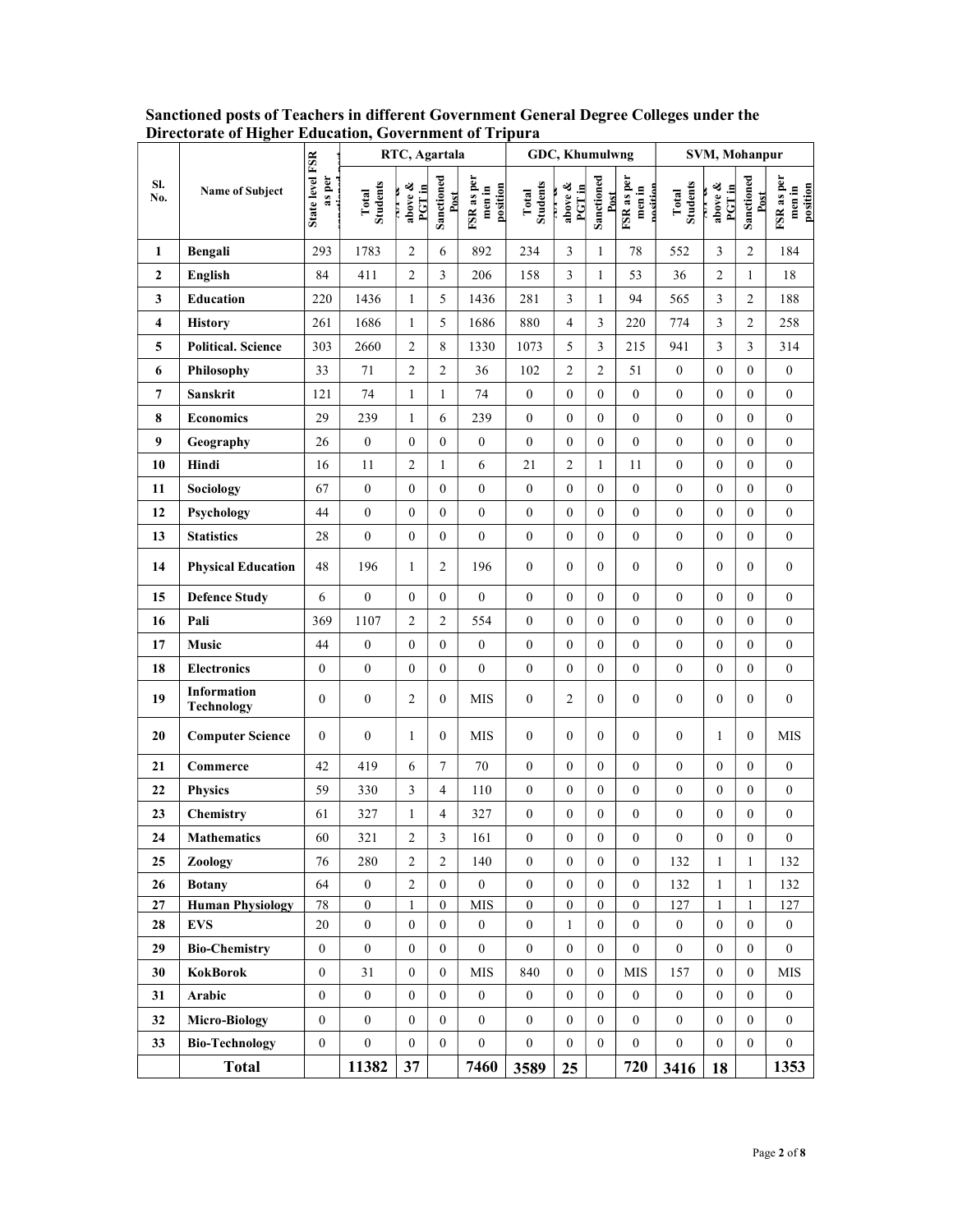|                         |                                  |                           | KNM, Sonamura                   |                   | RNTM, Bishalgarh    |                                 |                          | NSM, Udaipur     |                    |                                 |                          |                              |                    |                                  |
|-------------------------|----------------------------------|---------------------------|---------------------------------|-------------------|---------------------|---------------------------------|--------------------------|------------------|--------------------|---------------------------------|--------------------------|------------------------------|--------------------|----------------------------------|
| SI.<br>No.              | Name of Subject                  | State level<br>FSR as per | <b>Total</b><br><b>Students</b> | above &<br>PGT in | Sanctione<br>d Post | n position<br>per men<br>FSR as | <b>Students</b><br>Total | above &<br>PGTin | Sanctione<br>dPost | n position<br>per men<br>FSR as | <b>Students</b><br>Total | above &<br>PCTin<br>י<br>הוא | Sanctione<br>dPost | in position<br>per men<br>FSR as |
| 1                       | Bengali                          | 293                       | 1025                            | $\mathfrak{Z}$    | 3                   | 342                             | 936                      | $\mathfrak{Z}$   | $\mathfrak{Z}$     | 312                             | 2212                     | 3                            | $\tau$             | 737                              |
| $\boldsymbol{2}$        | English                          | 84                        | 112                             | 1                 | $\mathbf{1}$        | 112                             | 49                       | $\mathfrak{Z}$   | 1                  | 16                              | 463                      | $\overline{c}$               | $\overline{4}$     | 232                              |
| 3                       | Education                        | 220                       | 945                             | 3                 | 3                   | 315                             | 482                      | $\overline{4}$   | $\overline{c}$     | 121                             | 2251                     | $\mathfrak{Z}$               | $\tau$             | 750                              |
| $\overline{\mathbf{4}}$ | <b>History</b>                   | 261                       | 1106                            | 2                 | 3                   | 553                             | 876                      | 3                | 3                  | 292                             | 1519                     | 3                            | $\overline{4}$     | 506                              |
| 5                       | <b>Political. Science</b>        | 303                       | 1500                            | $\overline{4}$    | $\overline{4}$      | 375                             | 927                      | 5                | $\mathfrak{Z}$     | 185                             | 2548                     | $\mathfrak{Z}$               | $\tau$             | 849                              |
| 6                       | Philosophy                       | 33                        | 106                             | $\overline{2}$    | $\mathfrak{Z}$      | 53                              | 19                       | $\boldsymbol{2}$ | 1                  | 10                              | 154                      | $\overline{3}$               | $\overline{4}$     | 51                               |
| 7                       | Sanskrit                         | 121                       | $\boldsymbol{0}$                | $\boldsymbol{0}$  | $\boldsymbol{0}$    | $\boldsymbol{0}$                | $\mathbf{0}$             | $\boldsymbol{0}$ | $\mathbf{0}$       | $\boldsymbol{0}$                | 523                      | $\mathfrak{Z}$               | $\mathfrak{Z}$     | 174                              |
| 8                       | <b>Economics</b>                 | 29                        | 53                              | $\overline{2}$    | 1                   | $27\,$                          | $\boldsymbol{0}$         | $\mathbf{0}$     | $\boldsymbol{0}$   | $\mathbf{0}$                    | 116                      | $\overline{c}$               | $\mathfrak{Z}$     | 58                               |
| 9                       | Geography                        | 26                        | $\mathbf{0}$                    | $\mathbf{0}$      | $\boldsymbol{0}$    | $\overline{0}$                  | $\mathbf{0}$             | $\mathbf{0}$     | $\mathbf{0}$       | $\mathbf{0}$                    | 21                       | $\boldsymbol{2}$             | $\mathbf{1}$       | 11                               |
| 10                      | Hindi                            | 16                        | $\mathbf{0}$                    | $\boldsymbol{0}$  | $\boldsymbol{0}$    | $\boldsymbol{0}$                | $\boldsymbol{0}$         | $\boldsymbol{0}$ | $\boldsymbol{0}$   | $\boldsymbol{0}$                | $\boldsymbol{0}$         | $\mathbf{0}$                 | $\boldsymbol{0}$   | $\overline{0}$                   |
| 11                      | Sociology                        | 67                        | 142                             | -1                | $\sqrt{2}$          | 142                             | $\boldsymbol{0}$         | $\boldsymbol{0}$ | $\boldsymbol{0}$   | $\boldsymbol{0}$                | $\boldsymbol{0}$         | $\mathbf{0}$                 | $\boldsymbol{0}$   | $\boldsymbol{0}$                 |
| 12                      | Psychology                       | 44                        | $\boldsymbol{0}$                | $\boldsymbol{0}$  | $\boldsymbol{0}$    | $\boldsymbol{0}$                | $\boldsymbol{0}$         | $\boldsymbol{0}$ | $\mathbf{0}$       | $\boldsymbol{0}$                | 131                      | $\mathfrak{Z}$               | $\overline{c}$     | 44                               |
| 13                      | <b>Statistics</b>                | 28                        | $\overline{0}$                  | $\boldsymbol{0}$  | $\boldsymbol{0}$    | $\boldsymbol{0}$                | $\boldsymbol{0}$         | $\boldsymbol{0}$ | $\mathbf{0}$       | $\boldsymbol{0}$                | $\boldsymbol{0}$         | $\boldsymbol{0}$             | $\boldsymbol{0}$   | $\overline{0}$                   |
| 14                      | Physical<br>Education            | 48                        | 162                             |                   | $\overline{c}$      | 162                             | $\mathbf{0}$             | $\mathbf{0}$     | $\overline{0}$     | $\mathbf{0}$                    | 32                       | -1                           | $\mathbf{1}$       | 32                               |
| 15                      | <b>Defence Study</b>             | 6                         | $\overline{0}$                  | $\mathbf{0}$      | $\boldsymbol{0}$    | $\overline{0}$                  | $\boldsymbol{0}$         | $\mathbf{0}$     | $\mathbf{0}$       | $\boldsymbol{0}$                | $\boldsymbol{0}$         | $\theta$                     | $\boldsymbol{0}$   | $\overline{0}$                   |
| 16                      | Pali                             | 369                       | $\mathbf{0}$                    | $\boldsymbol{0}$  | $\boldsymbol{0}$    | $\boldsymbol{0}$                | $\boldsymbol{0}$         | $\boldsymbol{0}$ | $\mathbf{0}$       | $\boldsymbol{0}$                | $\boldsymbol{0}$         | $\overline{0}$               | $\boldsymbol{0}$   | $\boldsymbol{0}$                 |
| 17                      | Music                            | 44                        | $\mathbf{0}$                    | $\mathbf{0}$      | $\boldsymbol{0}$    | 0                               | $\boldsymbol{0}$         | $\boldsymbol{0}$ | $\boldsymbol{0}$   | $\boldsymbol{0}$                | $\boldsymbol{0}$         | $\mathbf{0}$                 | $\boldsymbol{0}$   | $\boldsymbol{0}$                 |
| 18                      | <b>Electronics</b>               | $\mathbf{0}$              | $\overline{0}$                  | $\boldsymbol{0}$  | $\boldsymbol{0}$    | $\boldsymbol{0}$                | $\boldsymbol{0}$         | $\boldsymbol{0}$ | $\mathbf{0}$       | $\boldsymbol{0}$                | $\boldsymbol{0}$         | $\mathbf{0}$                 | $\boldsymbol{0}$   | $\overline{0}$                   |
| 19                      | Information<br><b>Technology</b> | $\mathbf{0}$              | $\boldsymbol{0}$                | $\mathbf{0}$      | $\boldsymbol{0}$    | $\boldsymbol{0}$                | $\boldsymbol{0}$         | 1                | $\mathbf{0}$       | $\boldsymbol{0}$                | $\boldsymbol{0}$         | $\mathbf{0}$                 | $\boldsymbol{0}$   | 0                                |
| 20                      | Computer<br><b>Science</b>       | $\mathbf{0}$              | $\boldsymbol{0}$                | -1                | $\mathbf{0}$        | $\mathbf{0}$                    | $\boldsymbol{0}$         | $\mathbf{0}$     | $\mathbf{0}$       | $\boldsymbol{0}$                | $\boldsymbol{0}$         | -1                           | $\mathbf{0}$       | $\overline{0}$                   |
| 21                      | Commerce                         | 42                        | $\mathbf{0}$                    | $\mathbf{0}$      | $\boldsymbol{0}$    | $\mathbf{0}$                    | $\boldsymbol{0}$         | $\mathbf{0}$     | 0                  | $\mathbf{0}$                    | 128                      | 5                            | $\overline{c}$     | 26                               |
| 22                      | <b>Physics</b>                   | 59                        | 58                              | $\overline{1}$    | $\mathbf{1}$        | 58                              | $\boldsymbol{0}$         | $\boldsymbol{0}$ | $\boldsymbol{0}$   | $\boldsymbol{0}$                | 315                      | $\overline{c}$               | $\overline{4}$     | 158                              |
| 23                      | Chemistry                        | 61                        | 52                              | $\overline{c}$    | 1                   | 26                              | $\boldsymbol{0}$         | $\boldsymbol{0}$ | $\boldsymbol{0}$   | $\boldsymbol{0}$                | 266                      | 3                            | 3                  | 89                               |
| 24                      | <b>Mathematics</b>               | 60                        | 55                              | $\overline{2}$    | $\mathbf{1}$        | 28                              | $\boldsymbol{0}$         | $\boldsymbol{0}$ | $\overline{0}$     | $\boldsymbol{0}$                | 265                      | 3                            | $\sqrt{2}$         | 88                               |
| 25                      | Zoology                          | 76                        | 26                              | 2                 | $\mathbf{1}$        | 13                              | 92                       | $\overline{4}$   | $\mathbf{1}$       | 23                              | 342                      | $\overline{c}$               | 3                  | 171                              |
| 26                      | <b>Botany</b>                    | 64                        | 26                              | $\mathbf{1}$      | $\mathbf{1}$        | 26                              | 92                       | $\mathfrak{Z}$   | 1                  | 31                              | 355                      | 1                            | $\overline{4}$     | 355                              |
| 27                      | Human<br>Physiology              | 78                        | 26                              | 1                 | 1                   | 26                              | 92                       | 3                | 1                  | 31                              | 365                      | -1                           | $\overline{c}$     | 365                              |
| 28                      | <b>EVS</b>                       | 20                        | $\mathbf{0}$                    | 1                 | $\overline{0}$      | $\mathbf{0}$                    | $\mathbf{0}$             | $\mathbf{0}$     | $\overline{0}$     | $\boldsymbol{0}$                | $\boldsymbol{0}$         | $\mathbf{0}$                 | $\mathbf{0}$       | $\overline{0}$                   |
| 29                      | <b>Bio-Chemistry</b>             | $\mathbf{0}$              | $\mathbf{0}$                    | $\boldsymbol{0}$  | $\mathbf{0}$        | $\boldsymbol{0}$                | $\mathbf{0}$             | $\boldsymbol{0}$ | $\mathbf{0}$       | $\mathbf{0}$                    | $\boldsymbol{0}$         | $\mathbf{0}$                 | $\mathbf{0}$       | $\overline{0}$                   |
| 30                      | <b>KokBorok</b>                  | $\mathbf{0}$              | 87                              | $\mathbf{0}$      | $\mathbf{0}$        | ${\rm MIS}$                     | 17                       | $\boldsymbol{0}$ | $\mathbf{0}$       | MIS                             | 922                      | $\mathbf{0}$                 | $\mathbf{0}$       | MIS                              |
| 31                      | Arabic                           | $\mathbf{0}$              | $\mathbf{0}$                    | $\mathbf{0}$      | $\mathbf{0}$        | $\mathbf{0}$                    | $\boldsymbol{0}$         | $\boldsymbol{0}$ | $\mathbf{0}$       | $\boldsymbol{0}$                | $\bf{0}$                 | $\mathbf{0}$                 | $\mathbf{0}$       | $\overline{0}$                   |
| 32                      | <b>Micro-Biology</b>             | $\mathbf{0}$              | $\overline{0}$                  | $\mathbf{0}$      | $\mathbf{0}$        | $\mathbf{0}$                    | $\mathbf{0}$             | $\mathbf{0}$     | $\mathbf{0}$       | $\boldsymbol{0}$                | $\boldsymbol{0}$         | $\mathbf{0}$                 | $\mathbf{0}$       | $\overline{0}$                   |
| 33                      | <b>Bio-Technology</b>            | $\mathbf{0}$              | $\boldsymbol{0}$                | $\boldsymbol{0}$  | $\mathbf{0}$        | $\boldsymbol{0}$                | $\boldsymbol{0}$         | $\bf{0}$         | $\overline{0}$     | $\boldsymbol{0}$                | $\boldsymbol{0}$         | $\mathbf{0}$                 | $\mathbf{0}$       | $\boldsymbol{0}$                 |
|                         | <b>Total</b>                     |                           | 5481                            | 30                |                     | 2257                            | 3582                     | 31               |                    | 1020                            | 12928                    | 46                           |                    | 4696                             |

Sanctioned posts of Teachers in different Government General Degree Colleges under the Directorate of Higher Education, Government of Tripura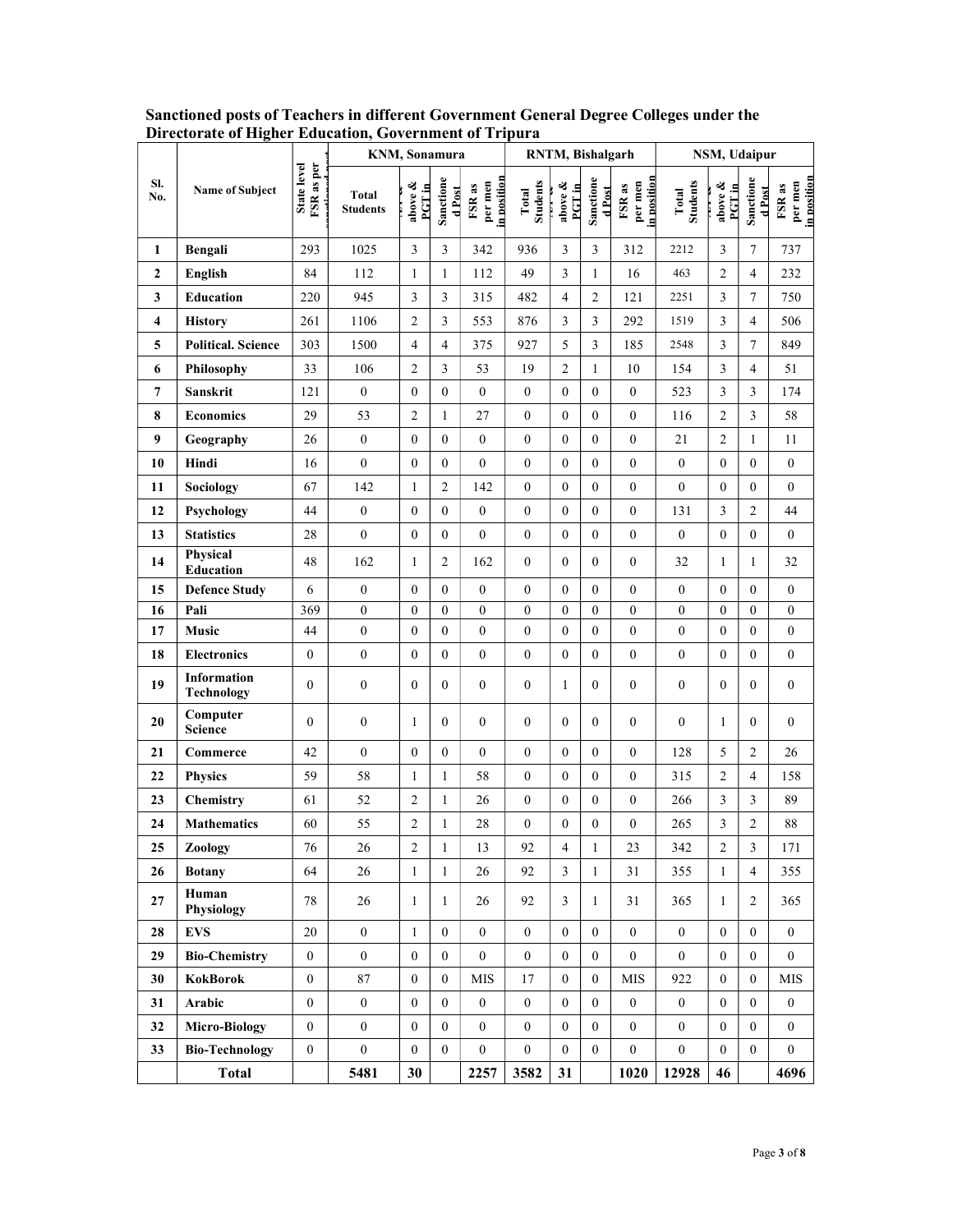|              |                                  |                                      |                   | <b>DDMC</b>            |                    |                                  |                   | Teliamura                           |                    |                                  |                          | Kamalpur                            |                    |                                  |
|--------------|----------------------------------|--------------------------------------|-------------------|------------------------|--------------------|----------------------------------|-------------------|-------------------------------------|--------------------|----------------------------------|--------------------------|-------------------------------------|--------------------|----------------------------------|
| SI.<br>No.   | <b>Name of Subject</b>           | State level FSR<br>as per sanctioned | Students<br>Total | AP & above<br>& PGT in | Sanctioned<br>Post | FSR as per<br>position<br>men in | Students<br>Total | $\overline{AP}$ & above<br>& PGT in | Sanctioned<br>Post | FSR as per<br>men in<br>nosition | <b>Students</b><br>Total | $\overline{AP}$ & above<br>& PGT in | Sanctioned<br>Post | FSR as per<br>position<br>men in |
| 1            | Bengali                          | 293                                  | 912               | 3                      | 3                  | 304                              | 667               | $\overline{c}$                      | $\overline{c}$     | 334                              | 1132                     | $\overline{c}$                      | 4                  | 566                              |
| $\mathbf{2}$ | <b>English</b>                   | 84                                   | 265               | $\mathbf{1}$           | $\overline{c}$     | 265                              | 84                | 1                                   | $\mathbf{1}$       | 84                               | 181                      | $\mathbf{1}$                        | $\mathbf{1}$       | 181                              |
| 3            | <b>Education</b>                 | 220                                  | 923               | $\overline{c}$         | $\mathfrak{Z}$     | 462                              | 426               | $\overline{c}$                      | $\mathbf{1}$       | 213                              | 549                      | 2                                   | $\overline{c}$     | 275                              |
| 4            | <b>History</b>                   | 261                                  | 870               | $\overline{c}$         | $\overline{c}$     | 435                              | 760               | $\overline{2}$                      | $\overline{2}$     | 380                              | 955                      | $\overline{2}$                      | $\mathfrak{Z}$     | 478                              |
| 5            | <b>Political. Science</b>        | 303                                  | 1341              | 4                      | 4                  | 335                              | 897               | 4                                   | $\mathfrak{Z}$     | 224                              | 1261                     | 4                                   | 4                  | 315                              |
| 6            | Philosophy                       | 33                                   | 89                | $\mathfrak{2}$         | $\sqrt{2}$         | 45                               | 9                 | $\overline{2}$                      | $\mathbf{1}$       | 5                                | 57                       | 3                                   | 1                  | 19                               |
| 7            | Sanskrit                         | 121                                  | 35                | $\overline{c}$         | 1                  | 18                               | $\boldsymbol{0}$  | $\mathbf{0}$                        | $\boldsymbol{0}$   | $\boldsymbol{0}$                 | 279                      | $\overline{2}$                      | 1                  | 140                              |
| 8            | <b>Economics</b>                 | 29                                   | 38                | $\overline{c}$         | $\mathbf{1}$       | 19                               | $\boldsymbol{0}$  | $\boldsymbol{0}$                    | $\boldsymbol{0}$   | $\boldsymbol{0}$                 | 5                        | $\overline{2}$                      | $\mathbf{1}$       | 3                                |
| 9            | Geography                        | 26                                   | $\boldsymbol{0}$  | $\boldsymbol{0}$       | $\boldsymbol{0}$   | $\boldsymbol{0}$                 | $\boldsymbol{0}$  | $\boldsymbol{0}$                    | $\boldsymbol{0}$   | $\boldsymbol{0}$                 | $\boldsymbol{0}$         | $\boldsymbol{0}$                    | $\boldsymbol{0}$   | $\boldsymbol{0}$                 |
| 10           | Hindi                            | 16                                   | 21                | $\boldsymbol{0}$       | 1                  | $\boldsymbol{0}$                 | $\boldsymbol{0}$  | $\boldsymbol{0}$                    | $\boldsymbol{0}$   | $\boldsymbol{0}$                 | $\boldsymbol{0}$         | $\boldsymbol{0}$                    | $\boldsymbol{0}$   | $\boldsymbol{0}$                 |
| 11           | <b>Sociology</b>                 | 67                                   | $\boldsymbol{0}$  | $\boldsymbol{0}$       | $\boldsymbol{0}$   | $\boldsymbol{0}$                 | $\boldsymbol{0}$  | $\boldsymbol{0}$                    | $\boldsymbol{0}$   | $\boldsymbol{0}$                 | $\boldsymbol{0}$         | $\boldsymbol{0}$                    | $\boldsymbol{0}$   | $\boldsymbol{0}$                 |
| 12           | Psychology                       | 44                                   | $\boldsymbol{0}$  | $\boldsymbol{0}$       | $\boldsymbol{0}$   | $\boldsymbol{0}$                 | $\boldsymbol{0}$  | $\boldsymbol{0}$                    | $\boldsymbol{0}$   | $\boldsymbol{0}$                 | $\boldsymbol{0}$         | $\boldsymbol{0}$                    | $\boldsymbol{0}$   | $\boldsymbol{0}$                 |
| 13           | <b>Statistics</b>                | 28                                   | $\mathbf{0}$      | $\boldsymbol{0}$       | $\boldsymbol{0}$   | $\boldsymbol{0}$                 | $\boldsymbol{0}$  | $\boldsymbol{0}$                    | $\boldsymbol{0}$   | $\boldsymbol{0}$                 | $\boldsymbol{0}$         | $\boldsymbol{0}$                    | $\boldsymbol{0}$   | $\boldsymbol{0}$                 |
| 14           | <b>Physical Education</b>        | 48                                   | $\boldsymbol{0}$  | 1                      | $\boldsymbol{0}$   | $\boldsymbol{0}$                 | $\boldsymbol{0}$  | $\boldsymbol{0}$                    | $\boldsymbol{0}$   | $\boldsymbol{0}$                 | 49                       | -1                                  | 1                  | 49                               |
| 15           | <b>Defence Study</b>             | 6                                    | 18                | $\boldsymbol{0}$       | 3                  | $\mathbf{0}$                     | $\boldsymbol{0}$  | $\boldsymbol{0}$                    | $\boldsymbol{0}$   | $\boldsymbol{0}$                 | $\boldsymbol{0}$         | $\mathbf{0}$                        | $\boldsymbol{0}$   | $\boldsymbol{0}$                 |
| 16           | Pali                             | 369                                  | $\boldsymbol{0}$  | $\boldsymbol{0}$       | $\boldsymbol{0}$   | $\boldsymbol{0}$                 | $\boldsymbol{0}$  | $\boldsymbol{0}$                    | $\boldsymbol{0}$   | $\boldsymbol{0}$                 | $\boldsymbol{0}$         | $\mathbf{0}$                        | $\boldsymbol{0}$   | $\boldsymbol{0}$                 |
| 17           | Music                            | 44                                   | 34                | $\boldsymbol{0}$       | 1                  | $\boldsymbol{0}$                 | $\boldsymbol{0}$  | $\mathbf{0}$                        | $\boldsymbol{0}$   | $\boldsymbol{0}$                 | $\boldsymbol{0}$         | $\mathbf{0}$                        | $\boldsymbol{0}$   | $\boldsymbol{0}$                 |
| 18           | Electronics &                    | $\boldsymbol{0}$                     | $\mathbf{0}$      | $\boldsymbol{0}$       | $\boldsymbol{0}$   | $\mathbf{0}$                     | $\boldsymbol{0}$  | $\mathbf{0}$                        | $\mathbf{0}$       | $\boldsymbol{0}$                 | $\boldsymbol{0}$         | $\mathbf{0}$                        | $\boldsymbol{0}$   | $\boldsymbol{0}$                 |
| 19           | Information<br><b>Technology</b> | $\mathbf{0}$                         | $\boldsymbol{0}$  | 1                      | $\overline{0}$     | $\overline{0}$                   | $\boldsymbol{0}$  | $\theta$                            | $\boldsymbol{0}$   | $\mathbf{0}$                     | $\boldsymbol{0}$         | -1                                  | $\mathbf{0}$       | $\boldsymbol{0}$                 |
| 20           | <b>Computer Science</b>          | $\boldsymbol{0}$                     | $\boldsymbol{0}$  | 1                      | $\boldsymbol{0}$   | $\overline{0}$                   | $\boldsymbol{0}$  | $\mathbf{0}$                        | $\boldsymbol{0}$   | $\boldsymbol{0}$                 | $\boldsymbol{0}$         | $\mathbf{0}$                        | $\boldsymbol{0}$   | $\boldsymbol{0}$                 |
| 21           | Commerce                         | 42                                   | 330               | $\overline{2}$         | 6                  | 165                              | $\mathbf{0}$      | $\mathbf{0}$                        | $\boldsymbol{0}$   | $\boldsymbol{0}$                 | $\mathbf{0}$             | $\mathbf{0}$                        | $\boldsymbol{0}$   | $\boldsymbol{0}$                 |
| 22           | <b>Physics</b>                   | 59                                   | 135               | 3                      | $\overline{c}$     | 45                               | $\boldsymbol{0}$  | $\mathbf{0}$                        | $\boldsymbol{0}$   | $\boldsymbol{0}$                 | 5                        | -1                                  | 1                  | 5                                |
| 23           | Chemistry                        | 61                                   | 130               | $\sqrt{2}$             | $\overline{c}$     | 65                               | $\boldsymbol{0}$  | $\boldsymbol{0}$                    | $\boldsymbol{0}$   | $\boldsymbol{0}$                 | 5                        | 3                                   | $\mathbf{1}$       | $\boldsymbol{2}$                 |
| 24           | <b>Mathematics</b>               | 60                                   | 180               | $\sqrt{2}$             | $\mathfrak{D}$     | 90                               | $\overline{0}$    | $\theta$                            | $\Omega$           | $\theta$                         | 5                        |                                     | $\overline{1}$     | 5                                |
| 25           | Zoology                          | 76                                   | $\mathbf{0}$      | $\overline{c}$         | $\boldsymbol{0}$   | $\overline{0}$                   | $\boldsymbol{0}$  | $\boldsymbol{0}$                    | $\boldsymbol{0}$   | $\mathbf{0}$                     | $\mathbf{0}$             | $\mathbf{0}$                        | $\boldsymbol{0}$   | $\overline{0}$                   |
| 26           | <b>Botany</b>                    | 64                                   | $\boldsymbol{0}$  | $\sqrt{2}$             | $\boldsymbol{0}$   | $\boldsymbol{0}$                 | $\boldsymbol{0}$  | $\boldsymbol{0}$                    | $\boldsymbol{0}$   | $\boldsymbol{0}$                 | $\boldsymbol{0}$         | $\boldsymbol{0}$                    | $\boldsymbol{0}$   | $\mathbf{0}$                     |
| $\bf 27$     | <b>Human Physiology</b>          | $78\,$                               | $\mathbf{0}$      | $\sqrt{2}$             | $\overline{0}$     | $\overline{0}$                   | $\boldsymbol{0}$  | $\boldsymbol{0}$                    | $\boldsymbol{0}$   | $\boldsymbol{0}$                 | $\mathbf{0}$             | $\mathbf{0}$                        | $\overline{0}$     | $\overline{0}$                   |
| 28           | <b>EVS</b>                       | 20                                   | $\mathbf{0}$      | $\mathbf{0}$           | $\overline{0}$     | $\overline{0}$                   | $\boldsymbol{0}$  | $\boldsymbol{0}$                    | $\boldsymbol{0}$   | $\mathbf{0}$                     | $\mathbf{0}$             | $\boldsymbol{0}$                    | $\mathbf{0}$       | $\overline{0}$                   |
| 29           | <b>Bio-Chemistry</b>             | $\mathbf{0}$                         | $\boldsymbol{0}$  | $\mathbf{0}$           | $\boldsymbol{0}$   | $\mathbf{0}$                     | $\boldsymbol{0}$  | $\boldsymbol{0}$                    | $\boldsymbol{0}$   | $\overline{0}$                   | $\mathbf{0}$             | $\mathbf{0}$                        | $\boldsymbol{0}$   | $\overline{0}$                   |
| 30           | <b>KokBorok</b>                  | $\mathbf{0}$                         | 478               | $\mathbf{0}$           | $\boldsymbol{0}$   | MIS                              | 224               | $\boldsymbol{0}$                    | $\boldsymbol{0}$   | $\rm{MIS}$                       | 272                      | $\boldsymbol{0}$                    | $\mathbf{0}$       | MIS                              |
| 31           | Arabic                           | $\boldsymbol{0}$                     | $\boldsymbol{0}$  | $\mathbf{0}$           | $\boldsymbol{0}$   | $\mathbf{0}$                     | $\boldsymbol{0}$  | $\boldsymbol{0}$                    | $\boldsymbol{0}$   | $\boldsymbol{0}$                 | $\boldsymbol{0}$         | $\boldsymbol{0}$                    | $\boldsymbol{0}$   | $\mathbf{0}$                     |
| 32           | <b>Micro-Biology</b>             | $\boldsymbol{0}$                     | $\boldsymbol{0}$  | $\boldsymbol{0}$       | $\boldsymbol{0}$   | $\boldsymbol{0}$                 | $\boldsymbol{0}$  | $\boldsymbol{0}$                    | $\boldsymbol{0}$   | $\boldsymbol{0}$                 | $\boldsymbol{0}$         | $\boldsymbol{0}$                    | $\boldsymbol{0}$   | $\overline{0}$                   |
| 33           | <b>Bio-Technology</b>            | $\boldsymbol{0}$                     | $\boldsymbol{0}$  | $\mathbf{0}$           | $\mathbf{0}$       | $\overline{0}$                   | $\boldsymbol{0}$  | $\boldsymbol{0}$                    | $\boldsymbol{0}$   | $\mathbf{0}$                     | $\boldsymbol{0}$         | $\overline{0}$                      | $\boldsymbol{0}$   | $\overline{0}$                   |
|              | <b>Total</b>                     |                                      | 5799              | 36                     |                    | 2248                             | 3067              | 13                                  | 10                 | 236                              | 4755                     | 25                                  |                    | 2036                             |

Sanctioned posts of Teachers in different Government General Degree Colleges under the Directorate of Higher Education, Government of Tripura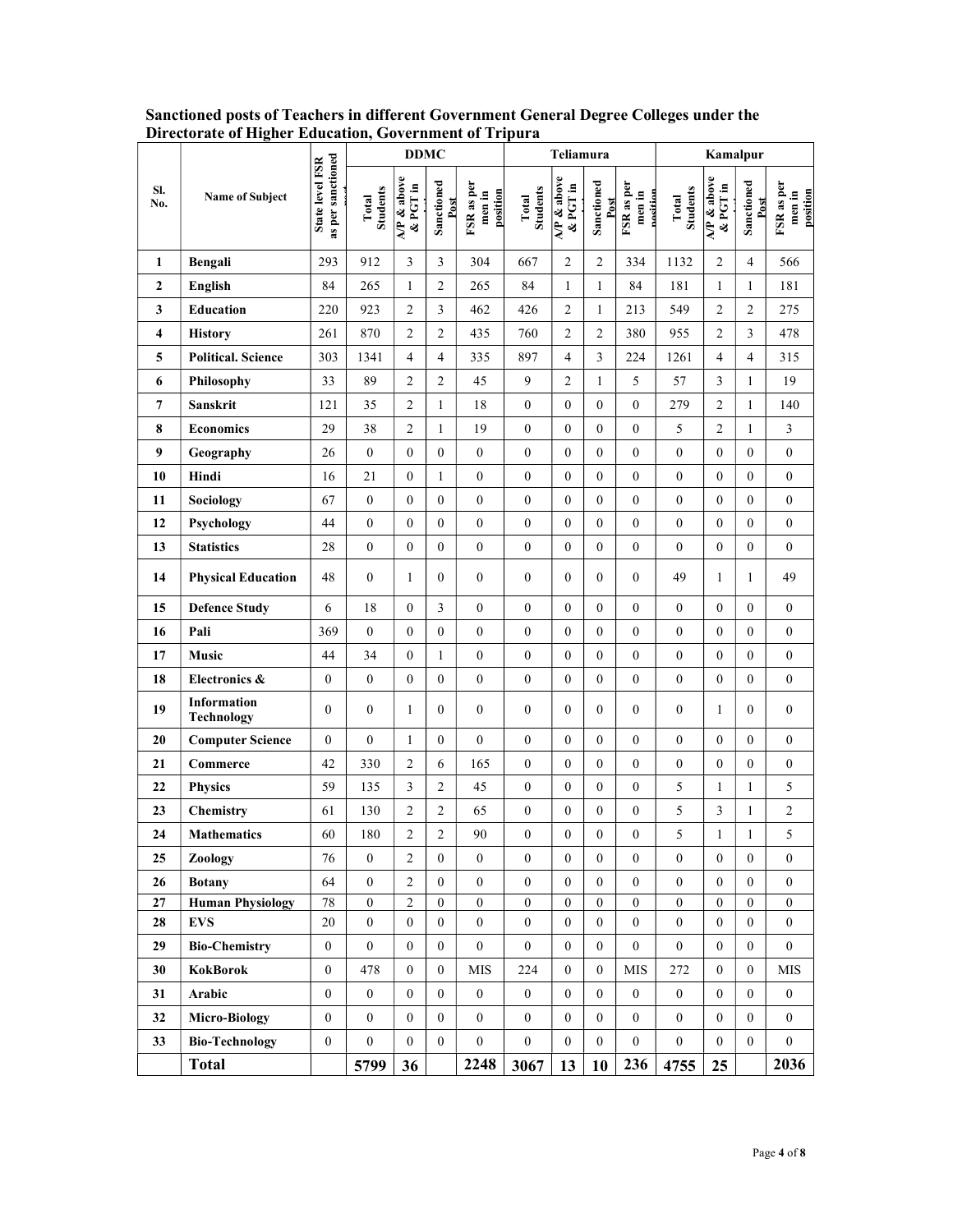|                         |                           |                                      | GDC, Gandachhara         |                        |                    | GDC, L.T.Valley                  |                          |                        | RKM, Kailashahar   |                                  |                          |                        |                    |                                  |
|-------------------------|---------------------------|--------------------------------------|--------------------------|------------------------|--------------------|----------------------------------|--------------------------|------------------------|--------------------|----------------------------------|--------------------------|------------------------|--------------------|----------------------------------|
| SI.<br>No.              | Name of Subject           | as per sanctioned<br>State level FSR | <b>Students</b><br>Total | AP & above<br>& PGT in | Sanctioned<br>Post | FSR as per<br>men in<br>nosition | <b>Students</b><br>Total | AP & above<br>& PGT in | Sanctioned<br>Post | FSR as per<br>men in<br>nosition | <b>Students</b><br>Total | AP & above<br>& PGT in | Sanctioned<br>Post | FSR as per<br>position<br>men in |
| 1                       | Bengali                   | 293                                  | 195                      | 5                      | $\mathbf{1}$       | 39                               | 165                      | 3                      | $\mathbf{1}$       | 55                               | 1172                     | 3                      | 4                  | 391                              |
| $\mathbf{2}$            | <b>English</b>            | 84                                   | 36                       | $\mathbf{1}$           | $\mathbf{1}$       | 36                               | 39                       | $\mathbf{1}$           | $\mathbf{1}$       | 39                               | 305                      | $\overline{2}$         | $\overline{c}$     | 153                              |
| 3                       | <b>Education</b>          | 220                                  | 180                      | $\overline{c}$         | $\mathbf{1}$       | 90                               | 200                      | $\overline{c}$         | 1                  | 100                              | 264                      | $\overline{c}$         | $\mathbf{1}$       | 132                              |
| $\overline{\mathbf{4}}$ | <b>History</b>            | 261                                  | 361                      | $\sqrt{2}$             | $\mathbf{1}$       | 181                              | 234                      | $\overline{3}$         | $\mathbf{1}$       | 78                               | 1162                     | $\overline{2}$         | $\mathfrak{Z}$     | 581                              |
| 5                       | <b>Political. Science</b> | 303                                  | 370                      | $\overline{c}$         | $\mathbf{1}$       | 185                              | 292                      | 5                      | 1                  | 58                               | 1154                     | 5                      | $\mathfrak{Z}$     | 231                              |
| 6                       | Philosophy                | 33                                   | 20                       | $\sqrt{2}$             | $\mathbf{1}$       | 10                               | $\,8\,$                  | $\mathbf{1}$           | $\mathbf{1}$       | $8\,$                            | 69                       | 3                      | $\sqrt{2}$         | 23                               |
| 7                       | Sanskrit                  | 121                                  | $\boldsymbol{0}$         | $\mathbf{0}$           | $\boldsymbol{0}$   | $\overline{0}$                   | $\boldsymbol{0}$         | $\overline{0}$         | $\bf{0}$           | $\boldsymbol{0}$                 | 1162                     | $\overline{c}$         | 6                  | 581                              |
| 8                       | <b>Economics</b>          | 29                                   | $\mathbf{0}$             | $\boldsymbol{0}$       | $\boldsymbol{0}$   | $\overline{0}$                   | $\boldsymbol{0}$         | $\boldsymbol{0}$       | $\mathbf{0}$       | $\boldsymbol{0}$                 | 96                       | 3                      | $\overline{c}$     | 32                               |
| 9                       | Geography                 | 26                                   | 0                        | $\boldsymbol{0}$       | $\boldsymbol{0}$   | $\boldsymbol{0}$                 | $\boldsymbol{0}$         | $\boldsymbol{0}$       | $\boldsymbol{0}$   | $\boldsymbol{0}$                 | 69                       | $\overline{4}$         | $\overline{c}$     | 17                               |
| 10                      | Hindi                     | 16                                   | $\overline{0}$           | $\boldsymbol{0}$       | $\boldsymbol{0}$   | $\mathbf{0}$                     | $\boldsymbol{0}$         | $\boldsymbol{0}$       | $\boldsymbol{0}$   | $\boldsymbol{0}$                 | $\boldsymbol{0}$         | $\boldsymbol{0}$       | $\boldsymbol{0}$   | $\boldsymbol{0}$                 |
| 11                      | Sociology                 | 67                                   | $\boldsymbol{0}$         | $\boldsymbol{0}$       | $\boldsymbol{0}$   | $\bf{0}$                         | $\boldsymbol{0}$         | $\boldsymbol{0}$       | $\boldsymbol{0}$   | $\boldsymbol{0}$                 | $\boldsymbol{0}$         | $\boldsymbol{0}$       | $\boldsymbol{0}$   | $\boldsymbol{0}$                 |
| 12                      | Psychology                | 44                                   | 0                        | $\boldsymbol{0}$       | $\boldsymbol{0}$   | $\mathbf{0}$                     | $\boldsymbol{0}$         | $\boldsymbol{0}$       | $\boldsymbol{0}$   | $\boldsymbol{0}$                 | $\boldsymbol{0}$         | $\mathbf{0}$           | $\boldsymbol{0}$   | $\boldsymbol{0}$                 |
| 13                      | <b>Statistics</b>         | 28                                   | 0                        | $\boldsymbol{0}$       | $\boldsymbol{0}$   | $\mathbf{0}$                     | $\boldsymbol{0}$         | $\boldsymbol{0}$       | $\boldsymbol{0}$   | $\boldsymbol{0}$                 | $\boldsymbol{0}$         | $\boldsymbol{0}$       | $\overline{0}$     | $\overline{0}$                   |
| 14                      | <b>Physical Education</b> | 48                                   | 0                        | $\boldsymbol{0}$       | $\mathbf{0}$       | $\mathbf{0}$                     | $\boldsymbol{0}$         | $\overline{0}$         | $\boldsymbol{0}$   | $\boldsymbol{0}$                 | 13                       | -1                     | 1                  | 13                               |
| 15                      | <b>Defence Study</b>      | 6                                    | $\mathbf{0}$             | $\boldsymbol{0}$       | $\mathbf{0}$       | $\overline{0}$                   | $\boldsymbol{0}$         | $\mathbf{0}$           | $\mathbf{0}$       | $\overline{0}$                   | $\boldsymbol{0}$         | $\mathbf{0}$           | $\boldsymbol{0}$   | $\mathbf{0}$                     |
| 16                      | Pali                      | 369                                  | $\overline{0}$           | $\mathbf{0}$           | $\boldsymbol{0}$   | $\mathbf{0}$                     | $\boldsymbol{0}$         | $\mathbf{0}$           | $\boldsymbol{0}$   | $\boldsymbol{0}$                 | $\boldsymbol{0}$         | $\mathbf{0}$           | $\boldsymbol{0}$   | $\boldsymbol{0}$                 |
| 17                      | Music                     | 44                                   | $\overline{0}$           | $\boldsymbol{0}$       | $\boldsymbol{0}$   | $\overline{0}$                   | $\boldsymbol{0}$         | $\boldsymbol{0}$       | $\boldsymbol{0}$   | $\boldsymbol{0}$                 | $\mathbf{0}$             | $\boldsymbol{0}$       | $\boldsymbol{0}$   | $\boldsymbol{0}$                 |
| 18                      | Electronics &             | $\boldsymbol{0}$                     | $\boldsymbol{0}$         | $\boldsymbol{0}$       | $\boldsymbol{0}$   | $\boldsymbol{0}$                 | $\boldsymbol{0}$         | $\boldsymbol{0}$       | $\boldsymbol{0}$   | $\boldsymbol{0}$                 | $\boldsymbol{0}$         | $\boldsymbol{0}$       | $\boldsymbol{0}$   | $\boldsymbol{0}$                 |
| 19                      | Information<br>Technology | $\theta$                             | $\boldsymbol{0}$         | $\boldsymbol{0}$       | $\overline{0}$     | $\overline{0}$                   | $\boldsymbol{0}$         | $\overline{0}$         | $\mathbf{0}$       | $\mathbf{0}$                     | $\mathbf{0}$             | $\mathbf{0}$           | $\mathbf{0}$       | $\boldsymbol{0}$                 |
| 20                      | <b>Computer Science</b>   | $\theta$                             | $\overline{0}$           | $\boldsymbol{0}$       | $\overline{0}$     | $\overline{0}$                   | $\boldsymbol{0}$         | 1                      | $\mathbf{0}$       | <b>MIS</b>                       | $\boldsymbol{0}$         | $\overline{0}$         | $\mathbf{0}$       | $\boldsymbol{0}$                 |
| 21                      | Commerce                  | 42                                   | $\boldsymbol{0}$         | $\boldsymbol{0}$       | $\mathbf{0}$       | $\boldsymbol{0}$                 | $\boldsymbol{0}$         | $\boldsymbol{0}$       | $\boldsymbol{0}$   | $\mathbf{0}$                     | 32                       | $\boldsymbol{0}$       | $\mathbf{1}$       | MIS                              |
| 22                      | <b>Physics</b>            | 59                                   | $\boldsymbol{0}$         | $\boldsymbol{0}$       | $\boldsymbol{0}$   | $\mathbf{0}$                     | $\boldsymbol{0}$         | $\boldsymbol{0}$       | $\boldsymbol{0}$   | $\boldsymbol{0}$                 | 211                      | 2                      | $\mathfrak{Z}$     | 106                              |
| 23                      | Chemistry                 | 61                                   | $\boldsymbol{0}$         | $\boldsymbol{0}$       | $\boldsymbol{0}$   | $\boldsymbol{0}$                 | $\boldsymbol{0}$         | $\boldsymbol{0}$       | $\boldsymbol{0}$   | $\boldsymbol{0}$                 | 260                      | 3                      | $\mathfrak{Z}$     | 87                               |
| ${\bf 24}$              | <b>Mathematics</b>        | 60                                   | $\boldsymbol{0}$         | $\boldsymbol{0}$       | $\boldsymbol{0}$   | $\Omega$<br>$\mathbf v$          | $\boldsymbol{0}$         | $\Omega$<br>v          | $\boldsymbol{0}$   | $\boldsymbol{0}$                 | 243                      | $\sqrt{2}$             | $\boldsymbol{2}$   | 122                              |
| 25                      | Zoology                   | 76                                   | $\overline{0}$           | $\boldsymbol{0}$       | $\mathbf{0}$       | $\mathbf{0}$                     | $\mathbf{0}$             | $\overline{0}$         | $\mathbf{0}$       | $\mathbf{0}$                     | 311                      | $\mathbf{1}$           | $\mathfrak{Z}$     | 311                              |
| 26                      | <b>Botany</b>             | 64                                   | $\mathbf{0}$             | $\boldsymbol{0}$       | $\boldsymbol{0}$   | $\mathbf{0}$                     | $\mathbf{0}$             | $\boldsymbol{0}$       | $\overline{0}$     | $\overline{0}$                   | 281                      | $\sqrt{2}$             | $\mathfrak{Z}$     | 141                              |
| 27                      | <b>Human Physiology</b>   | 78                                   | $\mathbf{0}$             | $\boldsymbol{0}$       | $\mathbf{0}$       | $\mathbf{0}$                     | $\boldsymbol{0}$         | $\mathbf{0}$           | $\boldsymbol{0}$   | $\overline{0}$                   | 279                      | -1                     | $\sqrt{2}$         | 279                              |
| 28                      | <b>EVS</b>                | 20                                   | $\mathbf{0}$             | $\mathbf{0}$           | $\mathbf{0}$       | $\mathbf{0}$                     | $\mathbf{0}$             | $\boldsymbol{0}$       | $\boldsymbol{0}$   | $\mathbf{0}$                     | $\overline{0}$           | $\mathbf{0}$           | $\boldsymbol{0}$   | $\overline{0}$                   |
| 29                      | <b>Bio-Chemistry</b>      | $\mathbf{0}$                         | $\overline{0}$           | $\boldsymbol{0}$       | $\boldsymbol{0}$   | $\mathbf{0}$                     | $\boldsymbol{0}$         | $\boldsymbol{0}$       | $\boldsymbol{0}$   | $\mathbf{0}$                     | $\mathbf{0}$             | $\boldsymbol{0}$       | $\boldsymbol{0}$   | $\overline{0}$                   |
| 30                      | <b>KokBorok</b>           | $\overline{0}$                       | 166                      | $\boldsymbol{0}$       | $\boldsymbol{0}$   | MIS                              | 142                      | $\boldsymbol{0}$       | $\boldsymbol{0}$   | MIS                              | 258                      | $\boldsymbol{0}$       | $\boldsymbol{0}$   | ${\rm MIS}$                      |
| 31                      | Arabic                    | $\boldsymbol{0}$                     | $\boldsymbol{0}$         | $\boldsymbol{0}$       | $\boldsymbol{0}$   | $\overline{0}$                   | $\boldsymbol{0}$         | $\boldsymbol{0}$       | $\boldsymbol{0}$   | $\mathbf{0}$                     | $\boldsymbol{0}$         | $\boldsymbol{0}$       | $\boldsymbol{0}$   | $\mathbf{0}$                     |
| 32                      | Micro-Biology             | $\overline{0}$                       | $\overline{0}$           | $\boldsymbol{0}$       | $\mathbf{0}$       | $\overline{0}$                   | $\boldsymbol{0}$         | $\overline{0}$         | $\mathbf{0}$       | $\overline{0}$                   | $\boldsymbol{0}$         | $\mathbf{0}$           | $\overline{0}$     | $\overline{0}$                   |
| 33                      | <b>Bio-Technology</b>     | $\boldsymbol{0}$                     | $\mathbf{0}$             | $\boldsymbol{0}$       | $\mathbf{0}$       | $\mathbf{0}$                     | $\boldsymbol{0}$         | $\overline{0}$         | $\overline{0}$     | $\overline{0}$                   | $\boldsymbol{0}$         | $\mathbf{0}$           | $\overline{0}$     | $\overline{0}$                   |
|                         | <b>Total</b>              |                                      | 1328                     | 14                     |                    | 541                              | 1080                     | 16                     |                    | 338                              | 7341                     | 38                     |                    | 3197                             |

Sanctioned posts of Teachers in different Government General Degree Colleges under the Directorate of Higher Education, Government of Tripura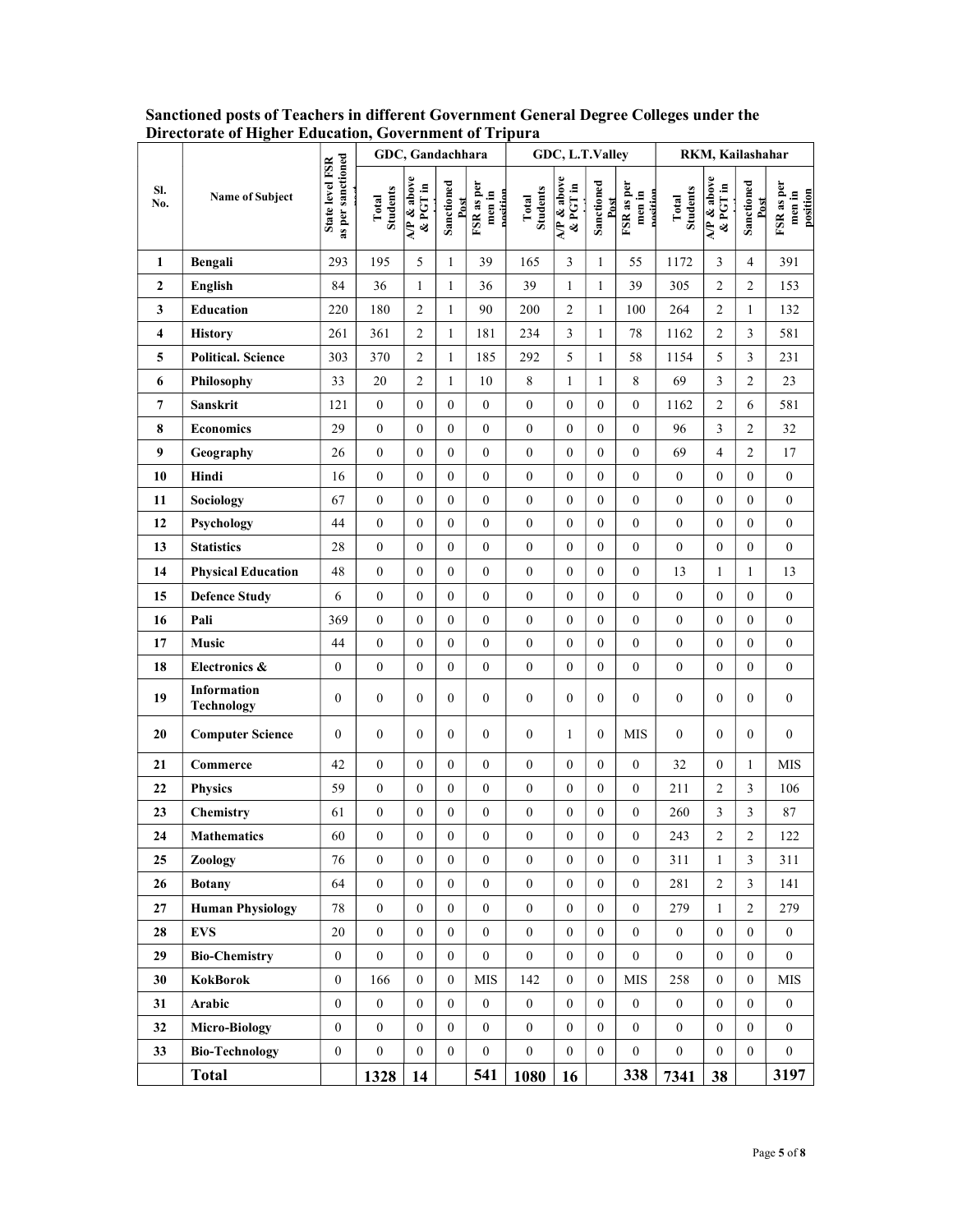|                  |                            |                                                  |                          | Ambedkar College,<br>Fatikroy       |                    |                                  | GDC, Dharmanagar |                        | GDC, Kanchanpur    |                                  |                          |                                     |                    |                                  |
|------------------|----------------------------|--------------------------------------------------|--------------------------|-------------------------------------|--------------------|----------------------------------|------------------|------------------------|--------------------|----------------------------------|--------------------------|-------------------------------------|--------------------|----------------------------------|
| SI.<br>No.       | Name of Subject            | per sanctioned post<br><b>State level FSR as</b> | <b>Students</b><br>Total | $\overline{AP}$ & above<br>& PGT in | Sanctioned<br>Post | FSR as per<br>position<br>men in | <b>Students</b>  | AP & above<br>& PGT in | Sanctioned<br>Post | FSR as per<br>position<br>men in | <b>Students</b><br>Total | $\overline{AP}$ & above<br>& PGT in | Sanctioned<br>Post | FSR as per<br>position<br>men in |
| 1                | Bengali                    | 293                                              | 701                      | $\overline{c}$                      | $\sqrt{2}$         | 351                              | 1267             | 5                      | 4                  | 253                              | 365                      | $\overline{2}$                      | $\mathbf{1}$       | 183                              |
| $\boldsymbol{2}$ | English                    | 84                                               | 129                      | $\boldsymbol{2}$                    | $\mathbf{1}$       | 65                               | 400              | $\overline{2}$         | 3                  | 200                              | 120                      | $\mathbf{1}$                        | $\mathbf{1}$       | 120                              |
| 3                | Education                  | 220                                              | 365                      | $\overline{c}$                      | $\mathbf{1}$       | 183                              | 1430             | $\overline{2}$         | 5                  | 715                              | 234                      | $\mathbf{1}$                        | $\mathbf{1}$       | 234                              |
| 4                | <b>History</b>             | 261                                              | 512                      | 3                                   | $\mathbf{1}$       | 171                              | 1970             | $\overline{2}$         | 6                  | 985                              | 438                      | $\overline{2}$                      | $\mathbf{1}$       | 219                              |
| 5                | <b>Political. Science</b>  | 303                                              | 769                      | 3                                   | $\sqrt{2}$         | 256                              | 2406             | 5                      | $\boldsymbol{7}$   | 481                              | 455                      | $\overline{2}$                      | $\mathbf{1}$       | 228                              |
| 6                | Philosophy                 | 33                                               | 3                        | 3                                   | $\mathbf{1}$       | 1                                | 410              | $\mathfrak{Z}$         | 10                 | 137                              | 50                       | $\overline{c}$                      | $\mathbf{1}$       | 25                               |
| $\overline{7}$   | Sanskrit                   | 121                                              | 523                      | $\overline{c}$                      | $\mathfrak{Z}$     | 262                              | 730              | $\overline{2}$         | 4                  | 365                              | $\mathbf{0}$             | $\mathbf{0}$                        | $\overline{0}$     | $\mathbf{0}$                     |
| 8                | <b>Economics</b>           | 29                                               | 37                       | $\overline{c}$                      | $\mathbf{1}$       | 19                               | 175              | 3                      | 5                  | 58                               | $\boldsymbol{0}$         | $\mathbf{0}$                        | $\boldsymbol{0}$   | $\boldsymbol{0}$                 |
| 9                | Geography                  | 26                                               | $\boldsymbol{0}$         | $\overline{0}$                      | $\mathbf{0}$       | $\mathbf{0}$                     | $\boldsymbol{0}$ | $\overline{0}$         | $\boldsymbol{0}$   | $\boldsymbol{0}$                 | $\boldsymbol{0}$         | $\mathbf{0}$                        | $\mathbf{0}$       | $\mathbf{0}$                     |
| 10               | Hindi                      | 16                                               | $\boldsymbol{0}$         | $\overline{0}$                      | $\mathbf{0}$       | $\boldsymbol{0}$                 | $\boldsymbol{0}$ | $\overline{0}$         | $\mathbf{0}$       | $\boldsymbol{0}$                 | $\boldsymbol{0}$         | $\mathbf{0}$                        | $\boldsymbol{0}$   | $\boldsymbol{0}$                 |
| 11               | Sociology                  | 67                                               | $\boldsymbol{0}$         | $\overline{0}$                      | $\mathbf{0}$       | $\mathbf{0}$                     | $\mathbf{0}$     | $\overline{0}$         | $\mathbf{0}$       | $\mathbf{0}$                     | $\overline{0}$           | $\mathbf{0}$                        | $\mathbf{0}$       | $\overline{0}$                   |
| 12               | Psychology                 | 44                                               | $\boldsymbol{0}$         | $\overline{0}$                      | $\mathbf{0}$       | $\mathbf{0}$                     | $\boldsymbol{0}$ | $\overline{0}$         | $\mathbf{0}$       | $\boldsymbol{0}$                 | $\mathbf{0}$             | $\mathbf{0}$                        | $\boldsymbol{0}$   | $\boldsymbol{0}$                 |
| 13               | <b>Statistics</b>          | 28                                               | $\boldsymbol{0}$         | $\overline{0}$                      | $\mathbf{0}$       | $\mathbf{0}$                     | $\mathbf{0}$     | $\overline{0}$         | $\boldsymbol{0}$   | $\mathbf{0}$                     | $\boldsymbol{0}$         | $\mathbf{0}$                        | $\mathbf{0}$       | $\mathbf{0}$                     |
| 14               | Physical<br>Education      | 48                                               | $\boldsymbol{0}$         | $\Omega$                            | $\mathbf{0}$       | $\mathbf{0}$                     | 140              | 1                      | $\overline{c}$     | 140                              | $\boldsymbol{0}$         | $\theta$                            | $\boldsymbol{0}$   | $\boldsymbol{0}$                 |
| 15               | <b>Defence Study</b>       | 6                                                | $\boldsymbol{0}$         | $\theta$                            | $\mathbf{0}$       | $\boldsymbol{0}$                 | $\boldsymbol{0}$ | $\mathbf{0}$           | $\boldsymbol{0}$   | $\boldsymbol{0}$                 | $\boldsymbol{0}$         | $\mathbf{0}$                        | $\boldsymbol{0}$   | $\boldsymbol{0}$                 |
| 16               | Pali                       | 369                                              | $\boldsymbol{0}$         | $\overline{0}$                      | $\mathbf{0}$       | $\boldsymbol{0}$                 | $\boldsymbol{0}$ | $\mathbf{0}$           | $\boldsymbol{0}$   | $\boldsymbol{0}$                 | $\mathbf{0}$             | $\boldsymbol{0}$                    | $\boldsymbol{0}$   | $\boldsymbol{0}$                 |
| 17               | Music                      | 44                                               | $\boldsymbol{0}$         | $\boldsymbol{0}$                    | $\boldsymbol{0}$   | $\boldsymbol{0}$                 | $\boldsymbol{0}$ | $\mathbf{0}$           | $\boldsymbol{0}$   | $\boldsymbol{0}$                 | $\boldsymbol{0}$         | $\bf{0}$                            | $\boldsymbol{0}$   | $\mathbf{0}$                     |
| 18               | <b>Electronics</b>         | $\boldsymbol{0}$                                 | $\boldsymbol{0}$         | $\boldsymbol{0}$                    | $\mathbf{0}$       | $\boldsymbol{0}$                 | $\boldsymbol{0}$ | $\mathbf{0}$           | $\boldsymbol{0}$   | $\boldsymbol{0}$                 | $\mathbf{0}$             | $\boldsymbol{0}$                    | $\mathbf{0}$       | $\boldsymbol{0}$                 |
| 19               | Information<br>Technology  | $\mathbf{0}$                                     | $\boldsymbol{0}$         | $\Omega$                            | $\mathbf{0}$       | $\mathbf{0}$                     | $\mathbf{0}$     | 1                      | $\theta$           | $\boldsymbol{0}$                 | $\mathbf{0}$             | $\overline{0}$                      | $\boldsymbol{0}$   | $\boldsymbol{0}$                 |
| 20               | Computer<br><b>Science</b> | $\mathbf{0}$                                     | $\boldsymbol{0}$         | 1                                   | $\mathbf{0}$       | $\mathbf{0}$                     | $\mathbf{0}$     | $\mathbf{0}$           | $\mathbf{0}$       | $\boldsymbol{0}$                 | $\boldsymbol{0}$         | $\mathbf{0}$                        | $\mathbf{0}$       | $\boldsymbol{0}$                 |
| 21               | Commerce                   | 42                                               | $\mathbf{0}$             | $\mathbf{0}$                        | $\mathbf{0}$       | $\theta$                         | 360              | 5                      | 6                  | 72                               | $\overline{0}$           | $\mathbf{0}$                        | $\boldsymbol{0}$   | $\overline{0}$                   |
| 22               | <b>Physics</b>             | 59                                               | 18                       |                                     | $\mathbf{1}$       | 18                               | 205              | 2                      | $\overline{c}$     | 103                              | $\boldsymbol{0}$         | $\boldsymbol{0}$                    | $\boldsymbol{0}$   | $\boldsymbol{0}$                 |
| 23               | Chemistry                  | 61                                               | 18                       |                                     | $\mathbf{1}$       | 18                               | 207              | 3                      | 3                  | 69                               | $\boldsymbol{0}$         | $\mathbf{0}$                        | $\boldsymbol{0}$   | $\boldsymbol{0}$                 |
| 24               | <b>Mathematics</b>         | 60                                               | 18                       | $\mathbf{1}$                        | $\mathbf{1}$       | 18                               | 223              | 2                      | $\overline{c}$     | 112                              | $\boldsymbol{0}$         | $\boldsymbol{0}$                    | $\boldsymbol{0}$   | $\boldsymbol{0}$                 |
| 25               | Zoology                    | 76                                               | 30                       | $\mathbf{1}$                        | $\mathbf{1}$       | 30                               | 335              | $\overline{2}$         | $\mathfrak{Z}$     | 168                              | $\overline{0}$           | $\mathbf{0}$                        | $\overline{0}$     | $\overline{0}$                   |
| 26               | <b>Botany</b>              | 64                                               | 30                       | $\mathbf{1}$                        | $\mathbf{1}$       | 30                               | 335              | $\overline{3}$         | $\overline{4}$     | 112                              | $\boldsymbol{0}$         | $\boldsymbol{0}$                    | $\boldsymbol{0}$   | $\boldsymbol{0}$                 |
| 27               | Human<br>Physiology        | 78                                               | 30                       | $\overline{0}$                      | $\mathbf{1}$       | <b>MIS</b>                       | 335              | $\mathbf{1}$           | 2                  | 335                              | $\mathbf{0}$             | $\overline{0}$                      | $\overline{0}$     | $\boldsymbol{0}$                 |
| 28               | <b>EVS</b>                 | 20                                               | $\boldsymbol{0}$         | 1                                   | $\mathbf{0}$       | $\overline{0}$                   | $\overline{0}$   | $\boldsymbol{0}$       | $\mathbf{0}$       | $\overline{0}$                   | $\mathbf{0}$             | $\mathbf{0}$                        | $\overline{0}$     | $\boldsymbol{0}$                 |
| 29               | <b>Bio-Chemistry</b>       | $\overline{0}$                                   | $\boldsymbol{0}$         | $\overline{0}$                      | $\mathbf{0}$       | $\mathbf{0}$                     | $\boldsymbol{0}$ | $\mathbf{0}$           | $\mathbf{0}$       | $\mathbf{0}$                     | $\mathbf{0}$             | $\bf{0}$                            | $\overline{0}$     | $\mathbf{0}$                     |
| 30               | KokBorok                   | $\mathbf{0}$                                     | $28\,$                   | $\overline{0}$                      | $\mathbf{0}$       | <b>MIS</b>                       | 91               | $\mathbf{0}$           | $\bf{0}$           | <b>MIS</b>                       | 107                      | $\bf{0}$                            | $\boldsymbol{0}$   | <b>MIS</b>                       |
| 31               | Arabic                     | $\overline{0}$                                   | $\boldsymbol{0}$         | $\overline{0}$                      | $\boldsymbol{0}$   | $\mathbf{0}$                     | $\boldsymbol{0}$ | $\mathbf{0}$           | $\boldsymbol{0}$   | $\mathbf{0}$                     | $\boldsymbol{0}$         | $\mathbf{0}$                        | $\boldsymbol{0}$   | $\mathbf{0}$                     |
| 32               | <b>Micro-Biology</b>       | $\overline{0}$                                   | $\boldsymbol{0}$         | $\overline{0}$                      | $\boldsymbol{0}$   | $\boldsymbol{0}$                 | $\boldsymbol{0}$ | $\mathbf{0}$           | $\boldsymbol{0}$   | $\boldsymbol{0}$                 | $\mathbf{0}$             | $\mathbf{0}$                        | $\overline{0}$     | $\boldsymbol{0}$                 |
| 33               | <b>Bio-Technology</b>      | $\overline{0}$                                   | $\boldsymbol{0}$         | $\mathbf{0}$                        | $\boldsymbol{0}$   | $\mathbf{0}$                     | $\boldsymbol{0}$ | $\overline{0}$         | $\boldsymbol{0}$   | $\boldsymbol{0}$                 | $\mathbf{0}$             | $\mathbf{0}$                        | $\boldsymbol{0}$   | $\mathbf{0}$                     |
|                  | <b>Total</b>               |                                                  | 3211                     | 26                                  |                    | 1420                             | 11019            | 44                     |                    | 4304                             | 1769                     | 10                                  |                    | 1008                             |

Sanctioned posts of Teachers in different Government General Degree Colleges under the Directorate of Higher Education, Government of Tripura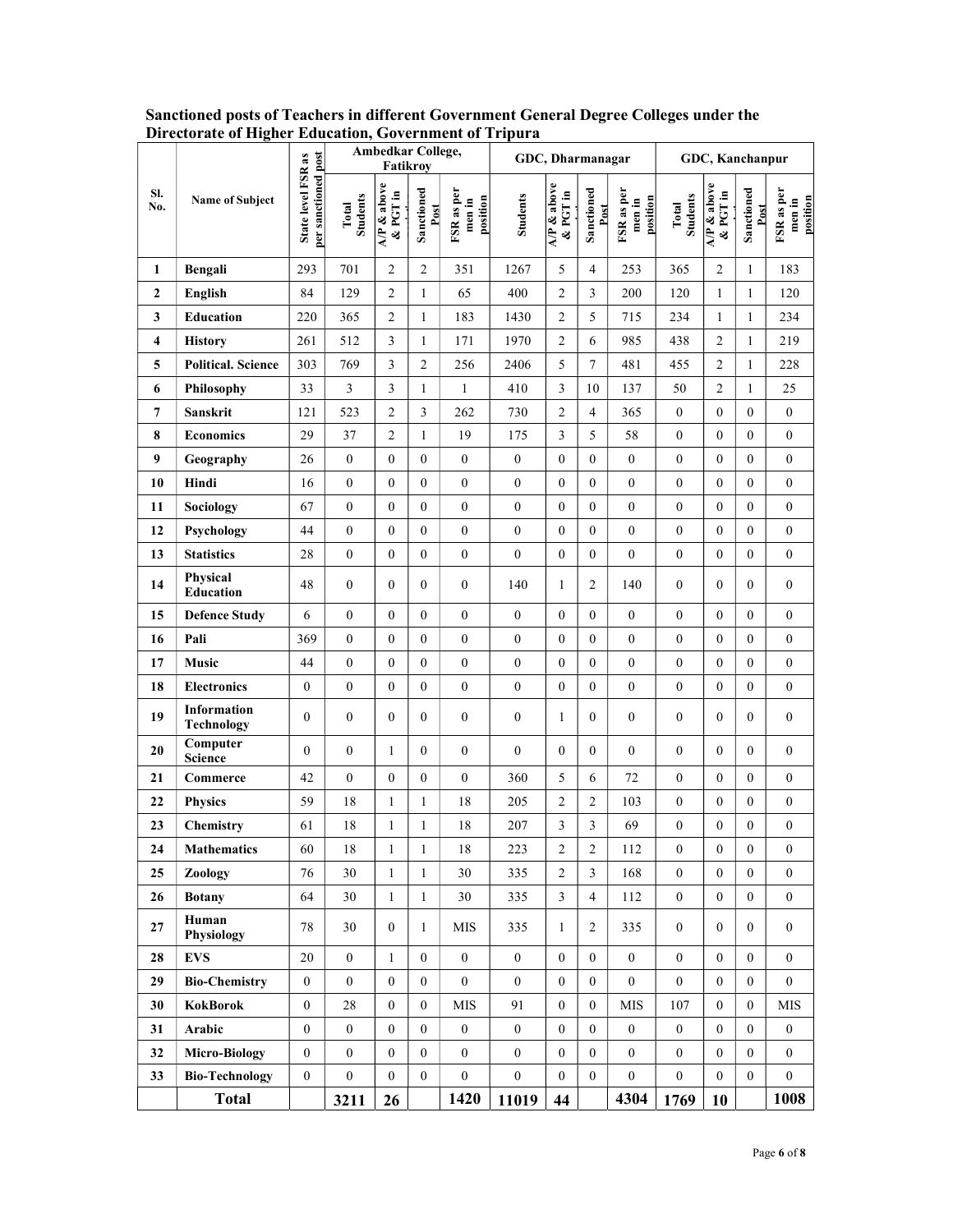|                |                                         |                                      |                          | <b>AMBSM, Amarpur</b>   |                    |                                  | <b>ICVC, Belonia</b>     | GDC, Santirbazar         |                          |                                  |                   |                        |                    |                                  |
|----------------|-----------------------------------------|--------------------------------------|--------------------------|-------------------------|--------------------|----------------------------------|--------------------------|--------------------------|--------------------------|----------------------------------|-------------------|------------------------|--------------------|----------------------------------|
| SI.<br>No.     | <b>Name of Subject</b>                  | State level FSR<br>as per sanctioned | <b>Students</b><br>Total | A/P & above<br>& PGT in | Sanctioned<br>Post | FSR as per<br>nosition<br>men in | <b>Students</b><br>Total | $AP &$ above<br>& PGT in | Sanctioned<br>Post       | FSR as per<br>position<br>men in | Students<br>Total | AP & above<br>& PGT in | Sanctioned<br>Post | FSR as per<br>men in<br>noritiar |
| 1              | Bengali                                 | 293                                  | 385                      | $\overline{2}$          | 1                  | 193                              | 2732                     | 3                        | 9                        | 911                              | 468               | $\overline{c}$         | $\sqrt{2}$         | 234                              |
| $\mathbf{2}$   | <b>English</b>                          | 84                                   | 20                       | $\mathbf{1}$            | 1                  | 20                               | 247                      | 1                        | $\overline{c}$           | 247                              | 25                | 1                      | 1                  | 25                               |
| $\mathbf{3}$   | <b>Education</b>                        | 220                                  | 184                      | $\sqrt{2}$              | 1                  | 92                               | 1884                     | 3                        | 6                        | 628                              | 419               | $\sqrt{2}$             | $\mathbf{1}$       | 210                              |
| 4              | <b>History</b>                          | 261                                  | 631                      | $\boldsymbol{2}$        | 2                  | 316                              | 1982                     | $\overline{4}$           | 6                        | 496                              | 256               | $\overline{c}$         | $\mathbf{1}$       | 128                              |
| 5              | <b>Political. Science</b>               | 303                                  | 567                      | $\overline{4}$          | $\boldsymbol{2}$   | 142                              | 2273                     | $\overline{4}$           | $\tau$                   | 568                              | 487               | $\mathfrak{Z}$         | $\mathbf{1}$       | 162                              |
| 6              | Philosophy                              | 33                                   | 30                       | $\mathfrak{2}$          | $\mathbf{1}$       | 15                               | 299                      | 3                        | $\tau$                   | 100                              | 25                | $\overline{c}$         | $\mathbf{1}$       | 13                               |
| $\overline{7}$ | Sanskrit                                | 121                                  | 36                       | $\mathbf{1}$            | 1                  | 36                               | 836                      | $\overline{c}$           | $\overline{4}$           | 418                              | $\mathbf{0}$      | $\boldsymbol{0}$       | $\boldsymbol{0}$   | $\boldsymbol{0}$                 |
| 8              | <b>Economics</b>                        | 29                                   | $\mathbf{0}$             | $\mathbf{0}$            | $\boldsymbol{0}$   | $\boldsymbol{0}$                 | 73                       | $\overline{2}$           | $\overline{c}$           | 37                               | $\overline{0}$    | $\boldsymbol{0}$       | $\boldsymbol{0}$   | $\overline{0}$                   |
| 9              | Geography                               | 26                                   | $\mathbf{0}$             | $\mathbf{0}$            | $\boldsymbol{0}$   | $\boldsymbol{0}$                 | 44                       | $\overline{4}$           | $\overline{c}$           | 11                               | $\overline{0}$    | $\mathbf{0}$           | $\boldsymbol{0}$   | $\overline{0}$                   |
| 10             | Hindi                                   | 16                                   | $\boldsymbol{0}$         | $\mathbf{0}$            | 0                  | $\boldsymbol{0}$                 | $\boldsymbol{0}$         | $\mathbf{0}$             | $\boldsymbol{0}$         | $\boldsymbol{0}$                 | $\overline{0}$    | $\overline{0}$         | $\boldsymbol{0}$   | $\overline{0}$                   |
| 11             | Sociology                               | 67                                   | $\boldsymbol{0}$         | $\boldsymbol{0}$        | $\boldsymbol{0}$   | $\boldsymbol{0}$                 | $\boldsymbol{0}$         | $\boldsymbol{0}$         | $\boldsymbol{0}$         | $\boldsymbol{0}$                 | $\overline{0}$    | $\boldsymbol{0}$       | $\boldsymbol{0}$   | $\overline{0}$                   |
| 12             | Psychology                              | 44                                   | $\mathbf{0}$             | $\mathbf{0}$            | $\boldsymbol{0}$   | $\boldsymbol{0}$                 | $\boldsymbol{0}$         | $\boldsymbol{0}$         | $\overline{0}$           | $\overline{0}$                   | $\overline{0}$    | $\mathbf{0}$           | $\mathbf{0}$       | $\overline{0}$                   |
| 13             | <b>Statistics</b>                       | 28                                   | $\boldsymbol{0}$         | $\mathbf{0}$            | $\overline{0}$     | $\boldsymbol{0}$                 | $\boldsymbol{0}$         | $\mathbf{0}$             | $\boldsymbol{0}$         | $\boldsymbol{0}$                 | $\boldsymbol{0}$  | $\boldsymbol{0}$       | $\boldsymbol{0}$   | $\overline{0}$                   |
| 14             | <b>Physical Education</b>               | 48                                   | $\mathbf{0}$             | $\boldsymbol{0}$        | $\boldsymbol{0}$   | $\boldsymbol{0}$                 | 127                      | $\mathbf{1}$             | $\mathbf{1}$             | 127                              | $\overline{0}$    | $\boldsymbol{0}$       | $\boldsymbol{0}$   | $\overline{0}$                   |
| 15             | <b>Defence Study</b>                    | 6                                    | $\mathbf{0}$             | $\mathbf{0}$            | $\boldsymbol{0}$   | $\boldsymbol{0}$                 | $\boldsymbol{0}$         | $\mathbf{0}$             | $\boldsymbol{0}$         | $\overline{0}$                   | $\overline{0}$    | $\boldsymbol{0}$       | $\boldsymbol{0}$   | $\boldsymbol{0}$                 |
| 16             | Pali                                    | 369                                  | $\boldsymbol{0}$         | $\mathbf{0}$            | $\boldsymbol{0}$   | $\boldsymbol{0}$                 | $\mathbf{0}$             | $\boldsymbol{0}$         | $\boldsymbol{0}$         | $\mathbf{0}$                     | $\overline{0}$    | $\boldsymbol{0}$       | $\boldsymbol{0}$   | $\overline{0}$                   |
| 17             | Music                                   | 44                                   | $\boldsymbol{0}$         | $\boldsymbol{0}$        | $\boldsymbol{0}$   | $\boldsymbol{0}$                 | $\boldsymbol{0}$         | $\boldsymbol{0}$         | $\boldsymbol{0}$         | $\boldsymbol{0}$                 | $\overline{0}$    | $\boldsymbol{0}$       | $\boldsymbol{0}$   | $\overline{0}$                   |
| 18             | <b>Electronics</b>                      | $\boldsymbol{0}$                     | $\boldsymbol{0}$         | $\boldsymbol{0}$        | $\boldsymbol{0}$   | $\boldsymbol{0}$                 | $\mathbf{0}$             | $\boldsymbol{0}$         | $\boldsymbol{0}$         | $\boldsymbol{0}$                 | $\overline{0}$    | $\boldsymbol{0}$       | $\boldsymbol{0}$   | $\overline{0}$                   |
| 19             | <b>Information</b><br><b>Technology</b> | $\mathbf{0}$                         | $\boldsymbol{0}$         | $\mathbf{0}$            | $\overline{0}$     | $\boldsymbol{0}$                 | $\boldsymbol{0}$         | $\mathbf{0}$             | $\boldsymbol{0}$         | $\mathbf{0}$                     | $\overline{0}$    | $\overline{0}$         | $\boldsymbol{0}$   | $\mathbf{0}$                     |
| 20             | <b>Computer Science</b>                 | $\overline{0}$                       | $\boldsymbol{0}$         | $\mathbf{0}$            | 0                  | $\boldsymbol{0}$                 | $\boldsymbol{0}$         | 1                        | $\boldsymbol{0}$         | $\mathbf{0}$                     | $\overline{0}$    | $\boldsymbol{0}$       | $\boldsymbol{0}$   | $\overline{0}$                   |
| 21             | Commerce                                | 42                                   | $\boldsymbol{0}$         | $\boldsymbol{0}$        | $\boldsymbol{0}$   | $\boldsymbol{0}$                 | 165                      | 6                        | 3                        | 28                               | $\overline{0}$    | $\boldsymbol{0}$       | $\boldsymbol{0}$   | $\boldsymbol{0}$                 |
| 22             | <b>Physics</b>                          | 59                                   | $\boldsymbol{0}$         | $\mathbf{0}$            | $\boldsymbol{0}$   | $\boldsymbol{0}$                 | 353                      | $\overline{c}$           | $\overline{\mathcal{A}}$ | 177                              | $\overline{0}$    | $\mathbf{0}$           | $\boldsymbol{0}$   | $\overline{0}$                   |
| 23             | Chemistry                               | 61                                   | $\boldsymbol{0}$         | $\boldsymbol{0}$        | $\boldsymbol{0}$   | $\boldsymbol{0}$                 | 363                      | $\mathfrak{2}$           | 5                        | 182                              | $\boldsymbol{0}$  | $\boldsymbol{0}$       | $\boldsymbol{0}$   | $\overline{0}$                   |
| 24             | <b>Mathematics</b>                      | 60                                   | $\overline{0}$           | $\Omega$                | $\Omega$           | $\theta$                         | 365                      | $\overline{2}$           | 3                        | 183                              | $\Omega$          | $\Omega$               | $\Omega$           | $\theta$                         |
| 25             | Zoology                                 | 76                                   | $\overline{0}$           | $\overline{0}$          | $\overline{0}$     | $\mathbf{0}$                     | 307                      | $\overline{3}$           | $\mathfrak{Z}$           | 102                              | $\overline{0}$    | $\mathbf{0}$           | $\mathbf{0}$       | $\overline{0}$                   |
| 26             | <b>Botany</b>                           | 64                                   | $\boldsymbol{0}$         | $\boldsymbol{0}$        | $\overline{0}$     | $\mathbf{0}$                     | 282                      | $\overline{c}$           | $\mathfrak{Z}$           | 141                              | $\boldsymbol{0}$  | $\boldsymbol{0}$       | $\mathbf{0}$       | $\mathbf{0}$                     |
| 27             | <b>Human Physiology</b>                 | 78                                   | $\overline{0}$           | $\overline{0}$          | $\overline{0}$     | $\mathbf{0}$                     | 370                      | 2                        | $\overline{2}$           | 185                              | $\overline{0}$    | $\overline{0}$         | $\overline{0}$     | $\overline{0}$                   |
| 28             | <b>EVS</b>                              | 20                                   | $\boldsymbol{0}$         | $\mathbf{0}$            | $\overline{0}$     | $\boldsymbol{0}$                 | 63                       | 1                        | $\overline{c}$           | 63                               | $\overline{0}$    | $\mathbf{0}$           | $\mathbf{0}$       | $\overline{0}$                   |
| 29             | <b>Bio-Chemistry</b>                    | $\overline{0}$                       | $\overline{0}$           | $\overline{0}$          | $\overline{0}$     | $\mathbf{0}$                     | $\overline{0}$           | 1                        | $\overline{0}$           | $\overline{0}$                   | $\overline{0}$    | $\overline{0}$         | $\overline{0}$     | $\overline{0}$                   |
| 30             | <b>KokBorok</b>                         | $\boldsymbol{0}$                     | 284                      | $\mathbf{0}$            | $\boldsymbol{0}$   | $\rm{MIS}$                       | 280                      | $\mathbf{0}$             | $\overline{0}$           | MIS                              | 52                | $\mathbf{0}$           | $\boldsymbol{0}$   | <b>MIS</b>                       |
| 31             | Arabic                                  | $\overline{0}$                       | $\overline{0}$           | $\mathbf{0}$            | $\overline{0}$     | $\mathbf{0}$                     | $\mathbf{0}$             | $\mathbf{0}$             | $\overline{0}$           | $\mathbf{0}$                     | $\overline{0}$    | $\mathbf{0}$           | $\mathbf{0}$       | $\overline{0}$                   |
| 32             | <b>Micro-Biology</b>                    | $\overline{0}$                       | $\mathbf{0}$             | $\overline{0}$          | $\overline{0}$     | $\boldsymbol{0}$                 | $\boldsymbol{0}$         | $\mathbf{0}$             | $\mathbf{0}$             | $\overline{0}$                   | $\overline{0}$    | $\mathbf{0}$           | $\mathbf{0}$       | $\overline{0}$                   |
| 33             | <b>Bio-Technology</b>                   | $\boldsymbol{0}$                     | $\boldsymbol{0}$         | $\mathbf{0}$            | $\overline{0}$     | $\boldsymbol{0}$                 | $\mathbf{0}$             | $\mathbf{0}$             | $\boldsymbol{0}$         | $\overline{0}$                   | $\overline{0}$    | $\mathbf{0}$           | $\mathbf{0}$       | $\overline{0}$                   |
|                | <b>Total</b>                            |                                      | 2137                     | 14                      |                    | 813                              | 13045                    | 49                       |                          | 4601                             | 1732              | 12                     |                    | 771                              |

Sanctioned posts of Teachers in different Government General Degree Colleges under the Directorate of Higher Education, Government of Tripura